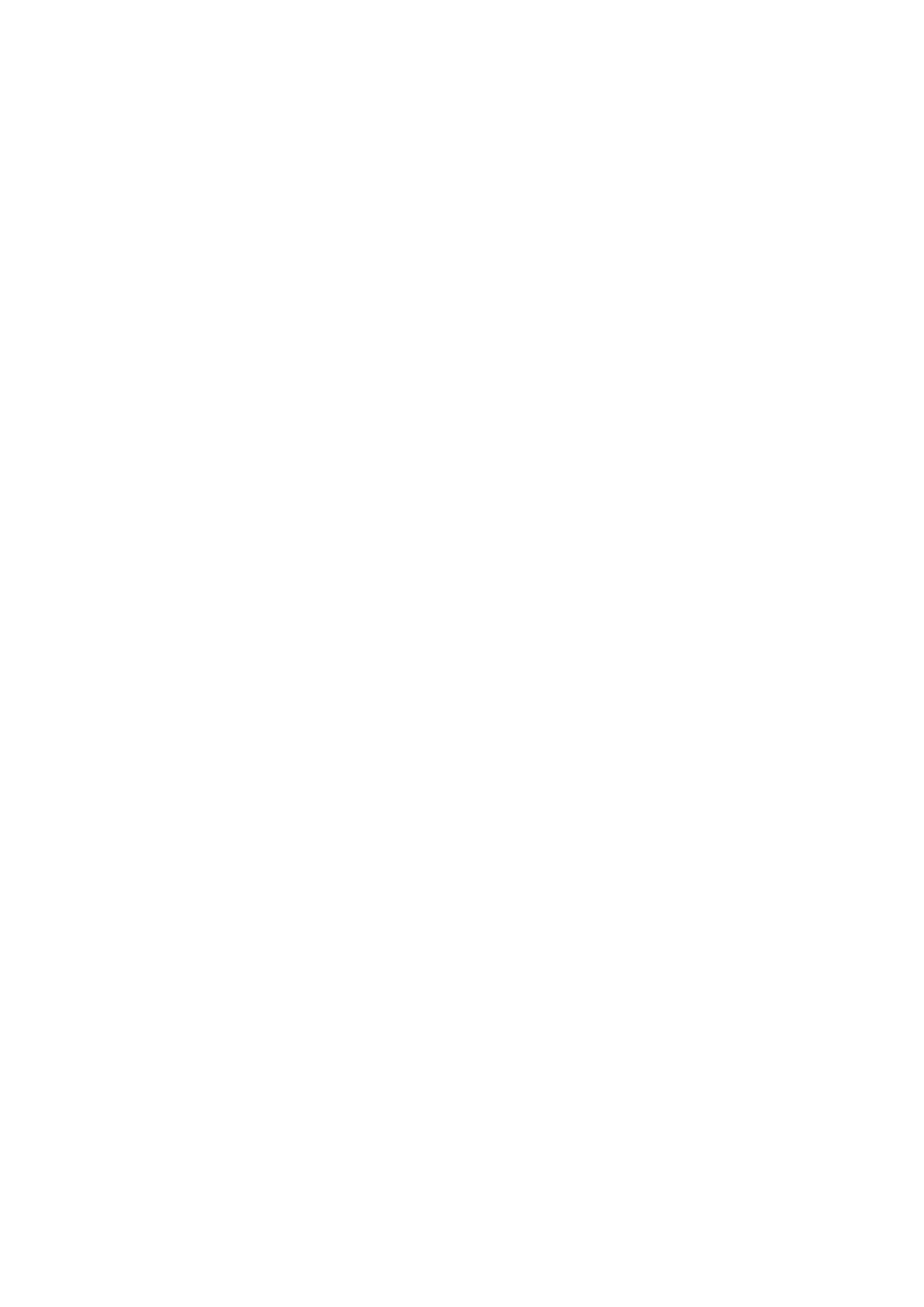### **In the case of July and SARL Libération v. France,**

The European Court of Human Rights (Third Section), sitting as a Chamber composed of:

Boštjan M. Zupančič, *President*,

Corneliu Bîrsan,

Jean-Paul Costa,

Alvina Gyulumyan,

Davíd Thór Björgvinsson,

Ineta Ziemele,

Isabelle Berro-Lefèvre, *judges*,

and Santiago Quesada, *Section Registrar*,

Having deliberated in private on 24 January 2008,

Delivers the following judgment, which was adopted on that date:

### PROCEDURE

1. The case originated in an application (no. 20893/03) against the French Republic lodged with the Court under Article 34 of the Convention for the Protection of Human Rights and Fundamental Freedoms ("the Convention") by Mr Serge July, a French national, and SARL Libération, a company incorporated in France of which he was the manager ("the applicants"), on 26 June 2003.

2. The applicants were represented by Mr Leclerc and Ms Brouquet-Canale, lawyers practising in Paris. The French Government ("the Government") were represented by their Agent, Mrs E. Belliard, Director of Legal Affairs, Ministry of Foreign Affairs.

3. The applicants alleged that there had been a violation of Articles 6 and 10 of the Convention.

4. On 9 December 2005 the President of the Second Section decided to give notice of the application to the Government. He also decided that the merits of the application would be examined at the same time as its admissibility (Article 29 § 3 of the Convention).

5. On 19 January 2007 the Court changed the composition of its Sections (Rule 25 § 4). This case was assigned to the newly composed Third Section (Rule 52 § 1).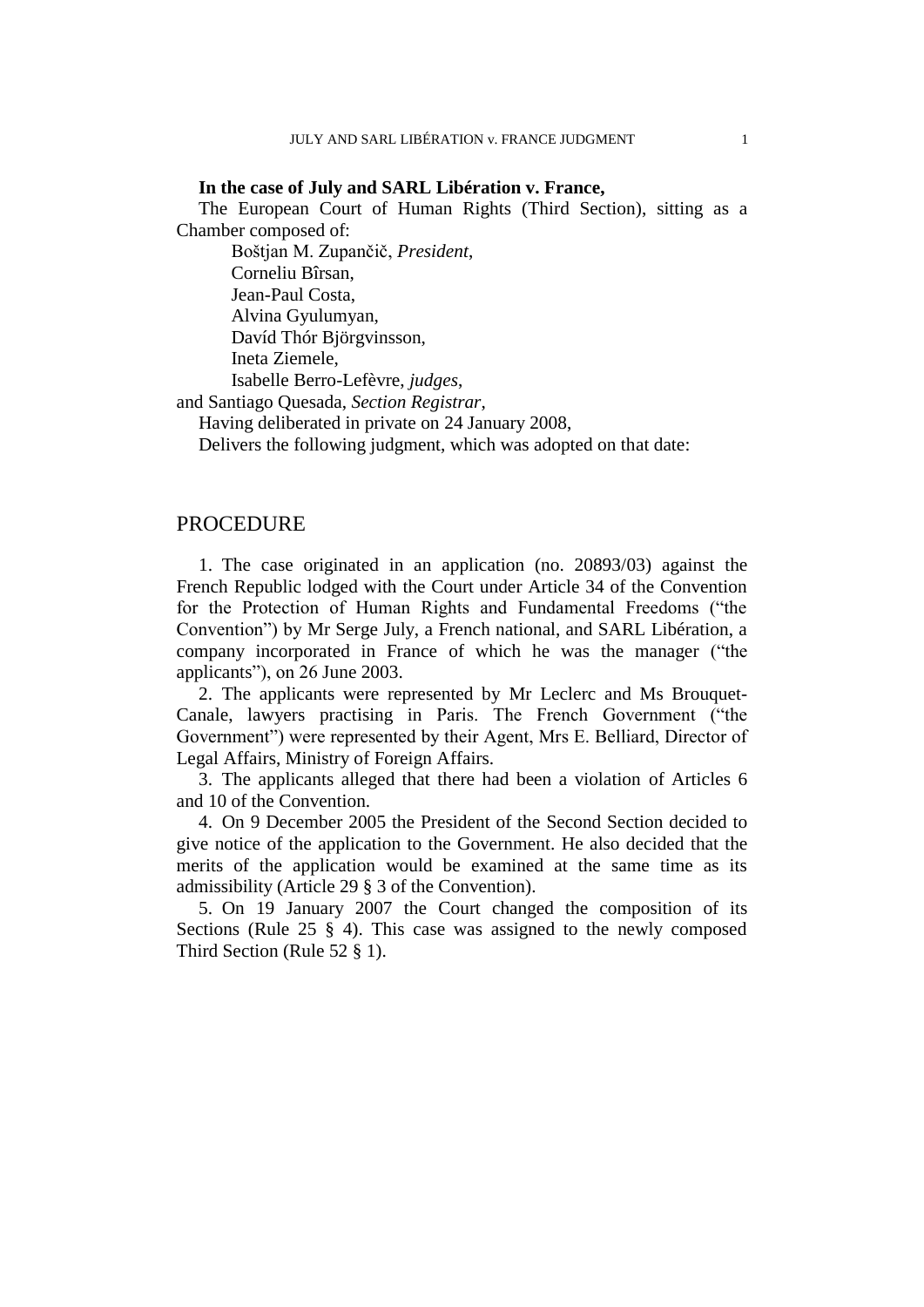### THE FACTS

### I. THE CIRCUMSTANCES OF THE CASE

6. The first applicant, Mr Serge July, was born in 1942 and lives in Paris. He was the publication director of the national daily newspaper *Libération*. The second applicant, the private limited company SARL Libération, was represented by Mr July, who was its manager at the time.

### **A. Background to the case**

7. On 19 October 1995 Mr Bernard Borrel, a French judge who at the time had been seconded as technical adviser to the Djiboutian Minister of Justice, was found dead 80 km from the city of Djibouti. His half-naked and partially burnt body was lying some 20 m below a remote road. In early November 1995 the investigation by the local gendarmerie concluded that he had committed suicide by self-immolation.

8. In November 1995 a judicial investigation was opened in Toulouse "to establish the cause of death", and the judge's body, on its repatriation to France, was interred in Toulouse. In February 1996 an autopsy was carried out on the judge's remains and its conclusion, notified to his widow on an unspecified date, was that he had committed suicide after dowsing himself in petrol.

9. In February 1997 the widow of the deceased judge, disputing that finding, filed a complaint as a civil party against a person or persons unknown for premeditated murder. In April 1997 a judicial investigation was opened on that basis. In July 1997 a private forensic report, commissioned by the civil party, concluded that in view of the total absence of burn residue in the judge's lungs, he must already have been dead when his body caught fire. The judicial investigation was subsequently transferred to Paris, where the case was assigned in late October 1997 to two investigating judges at the Paris *tribunal de grande instance*, namely Ms Moracchini, assisted by Mr Le Loire.

10. In March 1999 the investigating judges visited Djibouti without the civil parties.

11. While Mrs Borrel was challenging the suicide conclusion towards which the judicial investigation seemed to be heading, a witness – a former member of the Djiboutian Presidential Guard who had found asylum in Belgium – came forward in December 1999 and lent support to the theory of premeditated murder, implicating the former chief of staff of the President of Djibouti, the then incumbent President Ismaël Omar Guelleh. His testimony proved highly controversial and was widely reported in the press and other media. In January 2000 the investigating judge,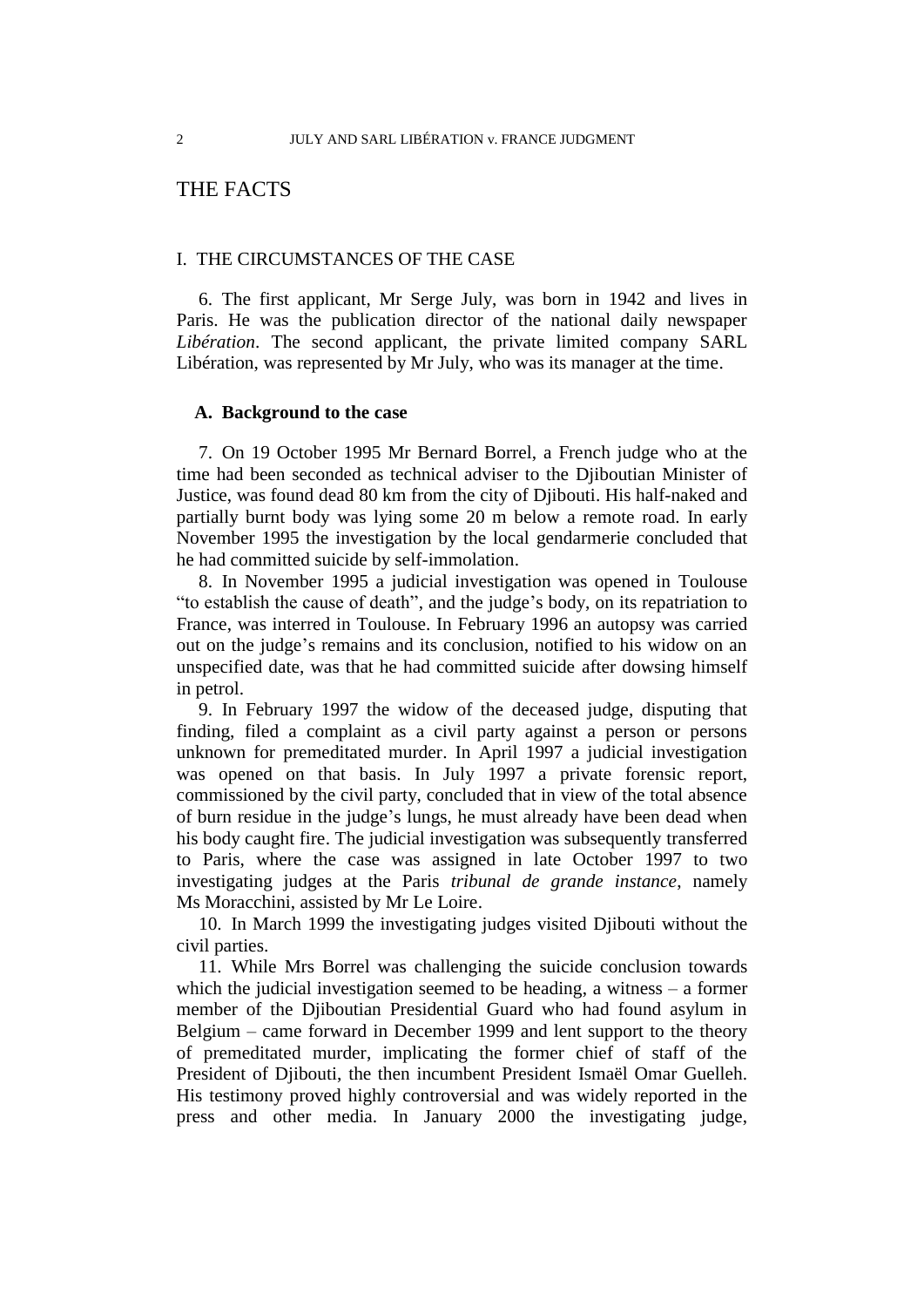Ms Moracchini, interviewed this witness in Brussels, after which he challenged her impartiality, alleging that she had put pressure on him to withdraw his testimony. Lastly, in early March 2000, the investigating judges, accompanied by the director of the Paris Institute of Forensic Medicine and the Deputy Public Prosecutor of Paris, paid another visit to Djibouti in order to stage a reconstruction at the scene, without the civil parties being present. They had requested to attend but had been refused visas. In the context of the judicial investigation in respect of the premeditated murder charge, three judges' unions, including the Union of Prosecutors and Judges (*Union syndicale des magistrats* – "the USM"), had applied on 2 February 2000 to be joined to the case as civil parties. For that purpose, the Chairman of the USM, Mr Valéry Turcey, sent a letter to Ms Moracchini and attached the USM's decision taken by a vote of 28 January 2000 to apply for civil-party status in the proceedings. The decision was signed by Mr Riolacci, in his capacity as a member of the USM's national council.

12. It was in these circumstances that, on 13 March 2000, a press conference was held in Paris for the purpose of publicising a request sent to the Minister of Justice by Mrs Borrel's lawyers for an investigation to be carried out by the General Inspectorate of Judicial Services concerning the above-mentioned investigating judges. During the press conference Mrs Borrel, her lawyers Mr Morice and Mr de Caunes, and a number of judges acting in the context of their union duties made public certain questions and criticisms about the way the judicial investigation was being handled.

13. On 14 March 2000 the national daily newspaper *Libération* published an article entitled "Death of a judge: widow attacks judges and police". This article, signed by Ms Brigitte Vidal-Durand, reported on the press conference held the day before.

14. The article in issue read as follows:

"With one death, two orphans and a widow, what more do they want? Who are they protecting? I don't understand. I no longer understand anything.' Five and a half years after the discovery of his charred body on 19 October 1995 in Djibouti, Elisabeth Borrel still has no idea 'why or how' her husband, Judge Bernard Borrel, died. Challenging the official and increasingly unsound version that he committed suicide, she has made public a request for the case to be investigated by the General Inspectorate of Judicial Services at a time when the investigating judges, Roger Le Loire and Marie-Paule Moracchini, have actually just come back from Diibouti.

*Bias*. Sent yesterday to the Minister of Justice by her lawyers Olivier Morice and Laurent de Caunes, the request concerns the conditions in which the judicial investigation is being carried out. She complains that the judges showed bias in the examination of a witness, a former member of the Presidential Guard, who had come forward to lend support to the murder theory.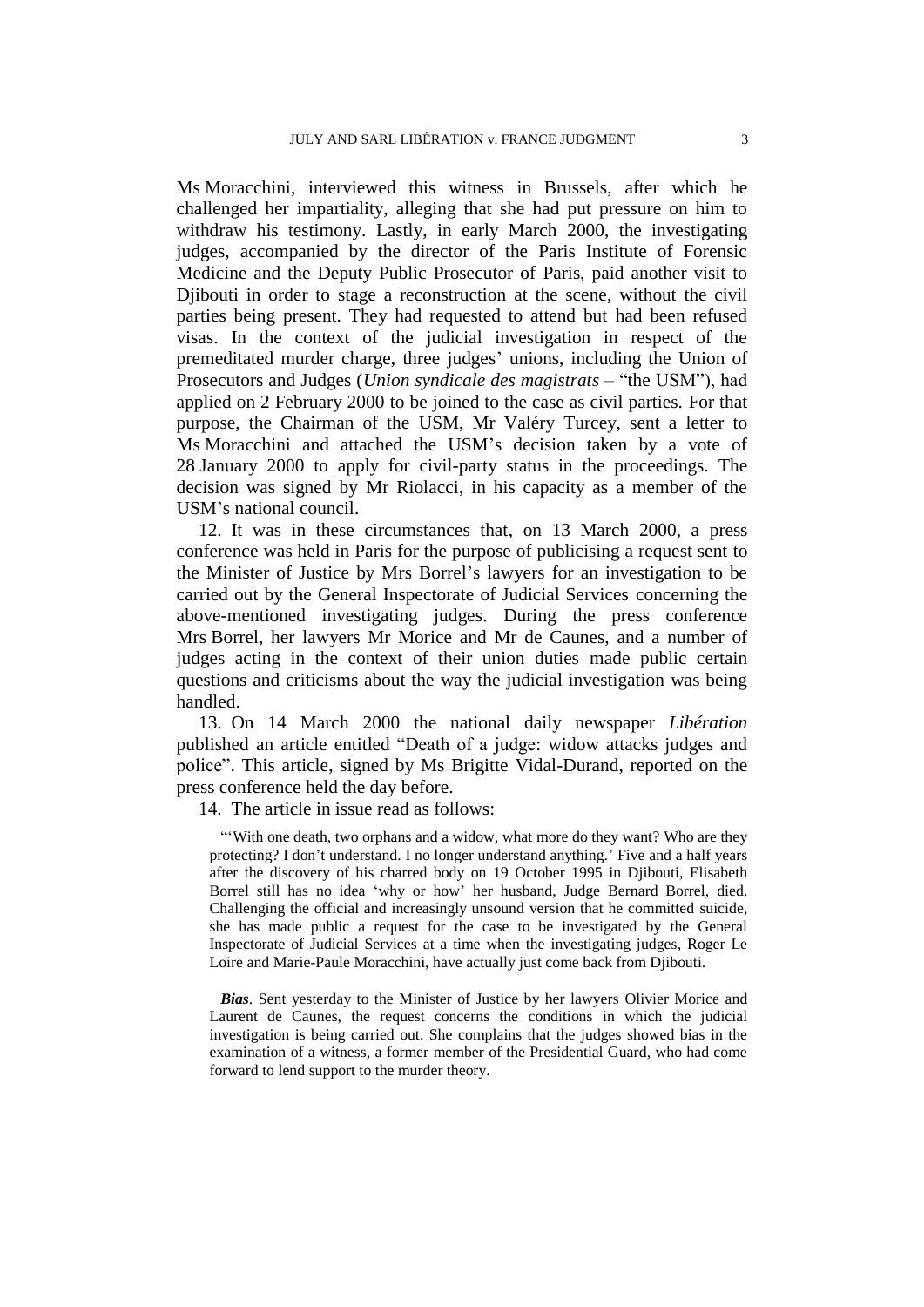At her press conference in Paris yesterday, Elisabeth Borrel was flanked by Dominique Matagrin, Chair of the Professional Association of Judges and Prosecutors [*Association professionnelle des magistrats*] (APM, right-wing), and Anne Crenier, Chair of the Union of the National Legal Service [*Syndicat de la magistrature*] (SM, left-wing), which are civil parties in the case together with the Union of Prosecutors and Judges [*Union syndicale des magistrats*] (USM, moderate).

*Accumulation*. The conduct of the judicial investigation in the Borrel case had been 'farcical' [*rocambolesque*], Dominique Matagrin alleged, while Anne Crenier denounced 'the accumulation of anomalies'. Herself a judge, Elisabeth Borrel commented yesterday that her 'husband's character [had] been investigated, in the search for evidence of paedophilia and corruption', adding 'they've tried to dig up a mistress, they've gone through his accounts – and I'm talking about the action of the police'.

As regards the judges' action, her comments were equally as harsh, because they have been slow: it was four months before an autopsy was performed, more than a year before they obtained the report, eighteen months before the first visit of a judge to Djibouti, two years before testimony was taken from a witness (except from herself and a chaplain), two years before a second forensic report was ordered. At the start of the judicial investigation the local judges 'questioned our cleaning ladies and the children in the street. But not my husband's minister' (Judge Borrel had been seconded to the Minister of Justice of Djibouti). The reconstruction? Elisabeth Borrel says she 'doesn't understand' it: 'my husband is supposed to have climbed down a five-metre cliff, on foot, covered in petrol'. 'Holding a lighter in his hand, because he was in his underwear,' adds Oliver Morice.

*Flood*. Then there are some obvious gaps. Her husband's medical records seem to have 'disappeared' in a 'highly selective flood', because the same hospital still has the records for one of the couple's children. Gone too are the military checkpoint and register of persons entering the secure area, 80 km north of Djibouti, where Bernard Borrel's body was found.

In their request for an inspection, the lawyers accuse the two judges of 'discussing more with the media than with the civil party'. They claim that they read on 3 March in [the newspaper] *France Soir* that the two judges were leaving for Djibouti. On Sunday night they saw, on the programme *Capital* on [the French television channel] M6, Roger Le Loire taking part in a reconstruction in another case in Djibouti [concerning the murder of a French serviceman], with journalists present.

When contacted yesterday, neither the Ministry, nor Roger Le Loire, who in the meantime had returned to Paris, wished to comment. But the Djiboutian embassy in Paris was quick to put things straight. It explained yesterday in a press release that the two judges' assignment 'will mainly have the result of dispelling any doubt' after 'unfounded accusations'.'

### **B. Defamation proceedings against the applicants following the publication of the offending article**

15. On 14 March 2000 the investigating judges concerned brought proceedings against Mr July, in his capacity as publication director, and the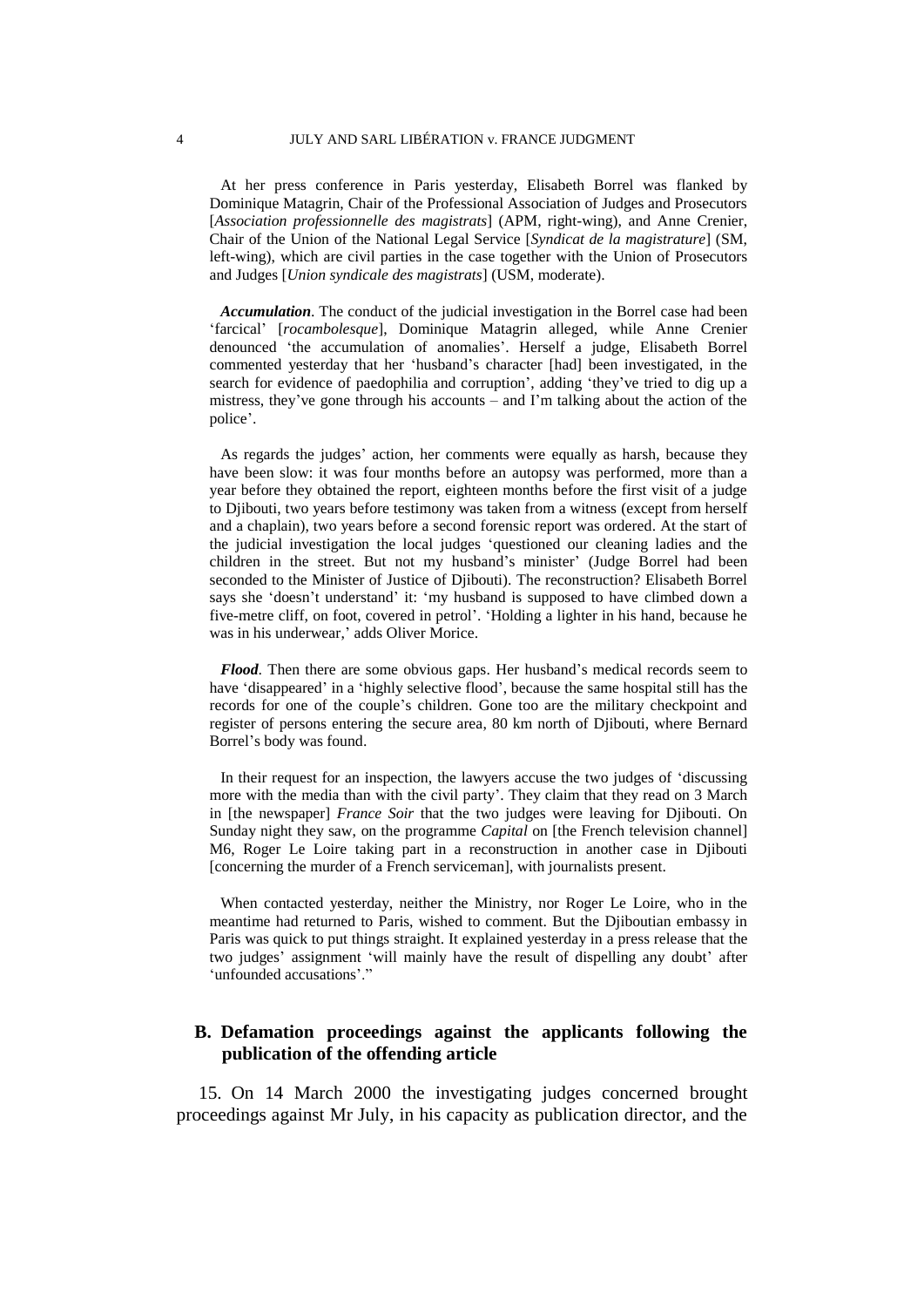newspaper *Libération*, for being civilly liable, directly summoning them to appear before the Nanterre Criminal Court for committing the criminal offence of public defamation against public officials, as provided for by sections 23, 29(1) and 31(1) of the Act of 29 July 1881 and punishable under section 30 of that Act. This was on account of the publication of the newspaper article of which the following four passages were considered defamatory:

"1. Bias. She (Mrs Borrel) complains that the judges showed bias.

2. The conduct of the judicial investigation had been 'farcical' (*rocambolesque*), Dominique Matagrin alleged.

3. While Anne Crenier denounced 'the accumulation of anomalies'.

4. Because they [the investigating judges] have been slow."

16. In June 2000 the case was withdrawn from the two investigating judges and transferred to another investigating judge.

17. In a judgment of 4 July 2000, the Criminal Court dismissed the request to include in the proceedings the whole of the file from the judicial investigation that had been criticised. The case was set down for hearing successively on 26 September 2000, 12 December 2000 and 14 February 2001. At that last hearing, the accused, Mr July, who had initially called a number of witnesses in the context of his offer to adduce evidence, finally refrained from relying on the veracity of the defamatory comments and used the defence of good faith.

18. In a judgment of 13 March 2001, the Criminal Court acquitted the two defendants. The court began by setting out as follows the judicial context in which the article had been published:

"Bernard Borrel, a judge, died in Djibouti where he had been posted for a few months, on 18 or 19 October 1995.

The circumstances of the death of Mr Borrel, whose charred body was found at the bottom of a cliff, with a lighter in his hand, have not been elucidated to date. ...

In the judicial investigation which has since been opened on a charge of premeditated murder, against a person or persons unknown, it appears that Mrs Borrel has for several years refused to accept the theory of suicide and supports the hypothesis of a political crime potentially implicating senior officials in Djibouti.

At the time of the publication of the offending article, the case had already received a certain amount of media coverage because of the broadcasting on [the French television channel] TF1 of an interview with a witness lending support for the criminal hypothesis.

It was in February 2000 that the investigating judges learnt from an Agence France Presse newswire of an application from Mrs Borrel's lawyers to have the case withdrawn from them.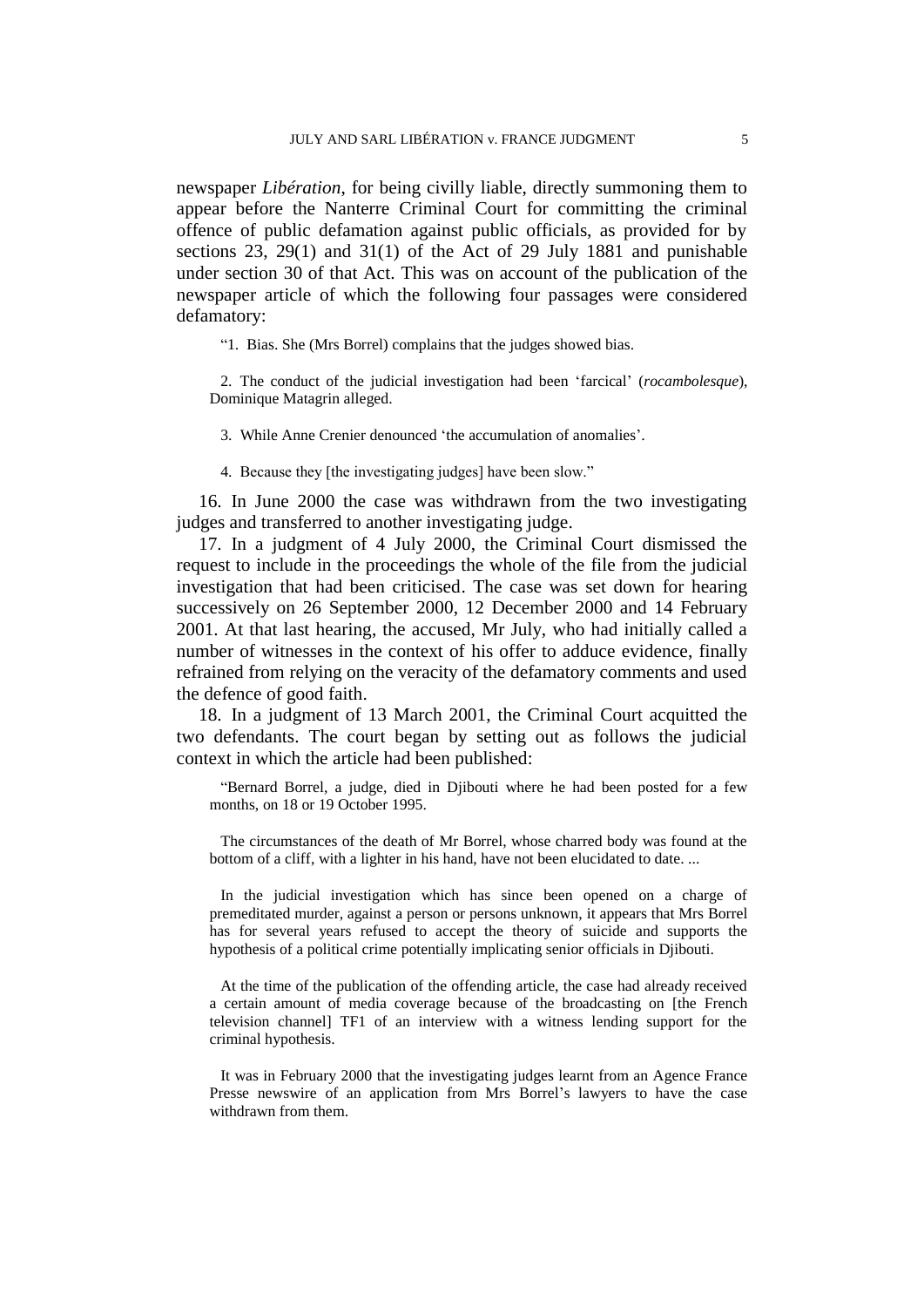A few days before the press conference was held, the two investigating judges, together with an expert, went to Djibouti to carry out acts within their remit in the absence of the civil party and her lawyers, who had not been invited to attend.

It was following this investigative measure, of which the civil party and her lawyers were very disapproving, that a press conference – without [the investigating judges] being notified – was held on 13 March 2000 and gave rise the next day to an article in the daily newspaper *Libération*. ..."

19. The court then considered that three of the offending passages were not defamatory. As regards the judicial investigation being "*rocambolesque*" (farcical), the court observed that this adjective was derived from "Rocambole", the name of a character featuring in serialised novels by Ponson du Terrail, and that it was used to describe a farcical situation, full of extraordinary ins and outs, as one might find in those novels. After noting that Mr Matagrin had, in a number of letters, contrary to the various statements given during the proceedings, denied using that term, but had not questioned the good faith of the journalist who wrote the article, the court found that the offending word was unquestionably polemical in nature but did not constitute in itself an attack on the honour and reputation of judges and that, whilst the expression undermined the image of a dispassionate judicial system, it was an example of polemical language falling within the free democratic debate surrounding judicial life that the judiciary could not oppose, unless one were to prohibit any criticism about the course of a judicial investigation. The reference to an "accumulation of anomalies" was found not to be related to the person in charge of the judicial investigation but to the anomalies identified in the case file and strongly conveyed the dissatisfaction of the civil parties. As to the "slowness attributable to the investigating judges", the court considered that this criticism fell squarely within the public debate on the functioning of the judicial system and on its sluggishness, adding as follows:

"... judges have to accept free public scrutiny, and more specifically that of parties to proceedings and of the press, *vis-à-vis* their action, provided that criticism – harsh though it may be – does not contain any precise accusation impugning their intellectual honesty, professional integrity or devotion to public service. In the present case there can be no serious charge – to the extent of falling within the scope of criminal law – on account of the reproduction of a complaint against judges for being slow that was made at a press conference held four and a half years after the discovery of Mr Borrel's body, and during which the judge's widow lamented that she still had no idea how or why her husband had died."

Accordingly, the only passage regarded as manifestly damaging to the judges' honour and reputation was the one that concerned the civil party's complaint that "the judges had shown bias".

20. However, the court accepted the applicants' defence of good faith, having regard to the four conditions to be satisfied (pursuit of legitimate aim, absence of personal animosity, use of prudent and dispassionate language, requisite quality and seriousness of investigation), considering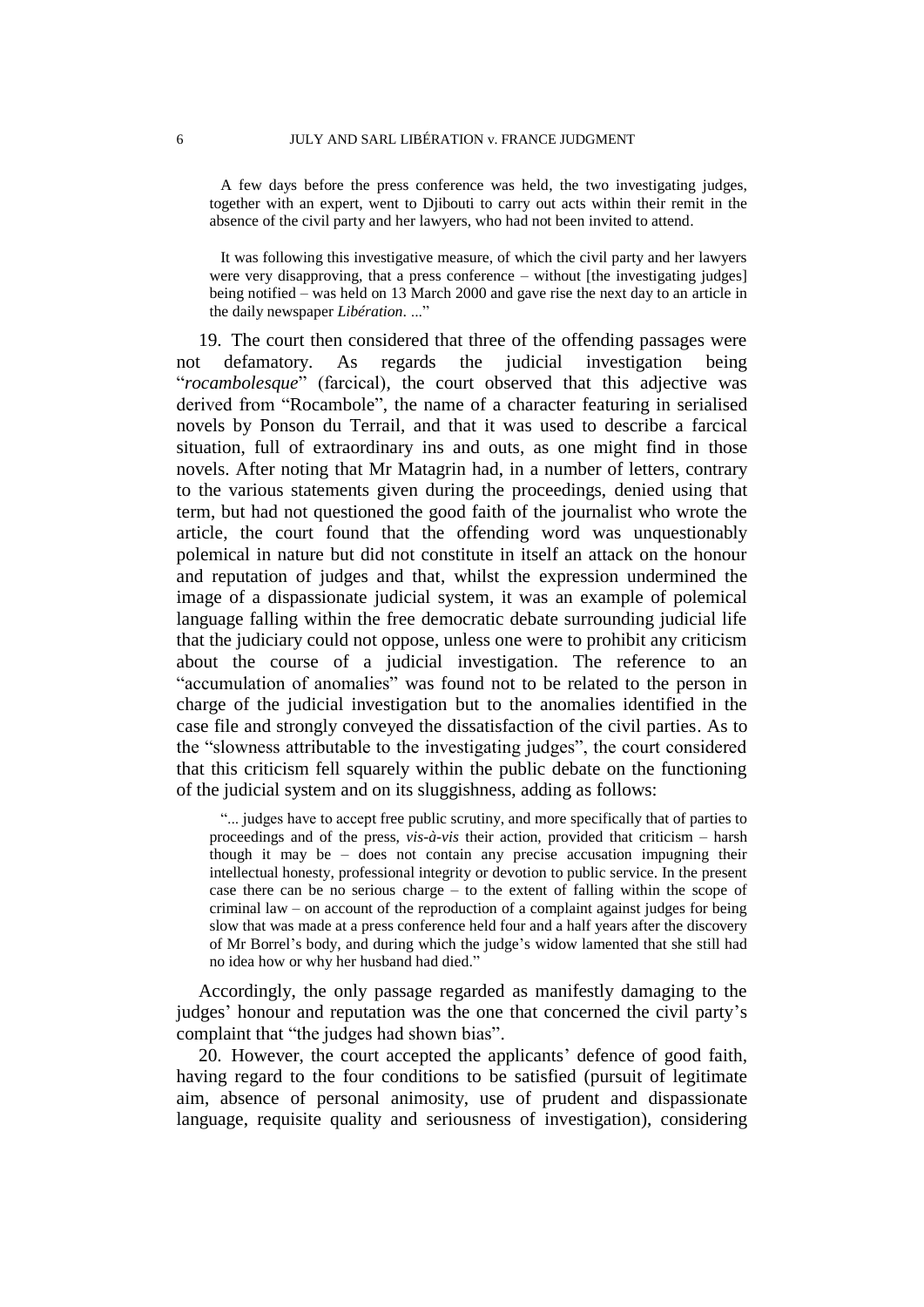that the newspaper, by reporting on the criticism of the judicial investigation into the death of Judge Borrel, had simply been fulfilling its mission to inform the public. The court unequivocally recognised the legitimacy of the aim pursued (interest for public opinion, publicising of request for inspection by judicial inspectorate) and the absence of personal animosity. As regards the use of prudent and dispassionate language, the court, in view of the blatant antagonism between the civil parties and the investigating judges, remarked upon the vehemence of the comments, but considered that the journalist had taken the necessary distance by using the conditional tense in the only passage recognised as defamatory. Finally, as regards the last requirement, the court found that, by refraining from approving the offending expressions reported and by taking the requisite distance, the newspaper had avoided creating any confusion in readers' minds between the speaker's original comments and the analysis by that newspaper.

21. In submissions filed with the Eighth Criminal Division of the Versailles Court of Appeal, on an appeal by the applicants, the civil parties relied on the four allegations already examined and sought recognition that they were defamatory. They further complained that the court had failed to impugn the lack of prudent and dispassionate language, in so far as journalists were supposed to convey objective and documented information and as they had a duty of preliminary investigation in order to ensure the reliability and accuracy of their information. The public prosecutor, for his part, left the matter to the discretion of the Court of Appeal.

22. At the hearing set down for 10 July 2001, the Versailles Court of Appeal adjourned the case until a hearing of 26 September 2001. In a judgment of 14 November 2001, the Eighth Criminal Division of the Versailles Court of Appeal, presided over by Judge Riolacci (with Judges Renauldon and Quancy-Jacquemet also on the bench), partly set aside the judgment of acquittal, finding defamatory, in addition to the allegation of bias on the part of the judges, the accusation that the "conduct of the Borrel investigation had been 'farcical' (*rocambolesque*)", and ruling as follows:

"It appears from the examination of witnesses before the court and from the attestation provided by Dominique Matagrin, Chair of the Professional Association of Judges and Prosecutors [*Association professionnelle des magistrats*], that he had used this word in a quite different formulation, which had not reflected an unequivocal desire to denounce his colleagues' manner of investigation.

That being said, the adjective 'farcical' [*rocambolesque*], when applied to the manner in which a judicial investigation was conducted, went beyond the context of a simple debate since its aim was to denounce a practice that was unconventional and bizarre, of course alluding to the adventures of an unscrupulous and scheming character who lived by his wits, but above all implying that the judicial investigation had been flying in the face of common sense, without any rationality."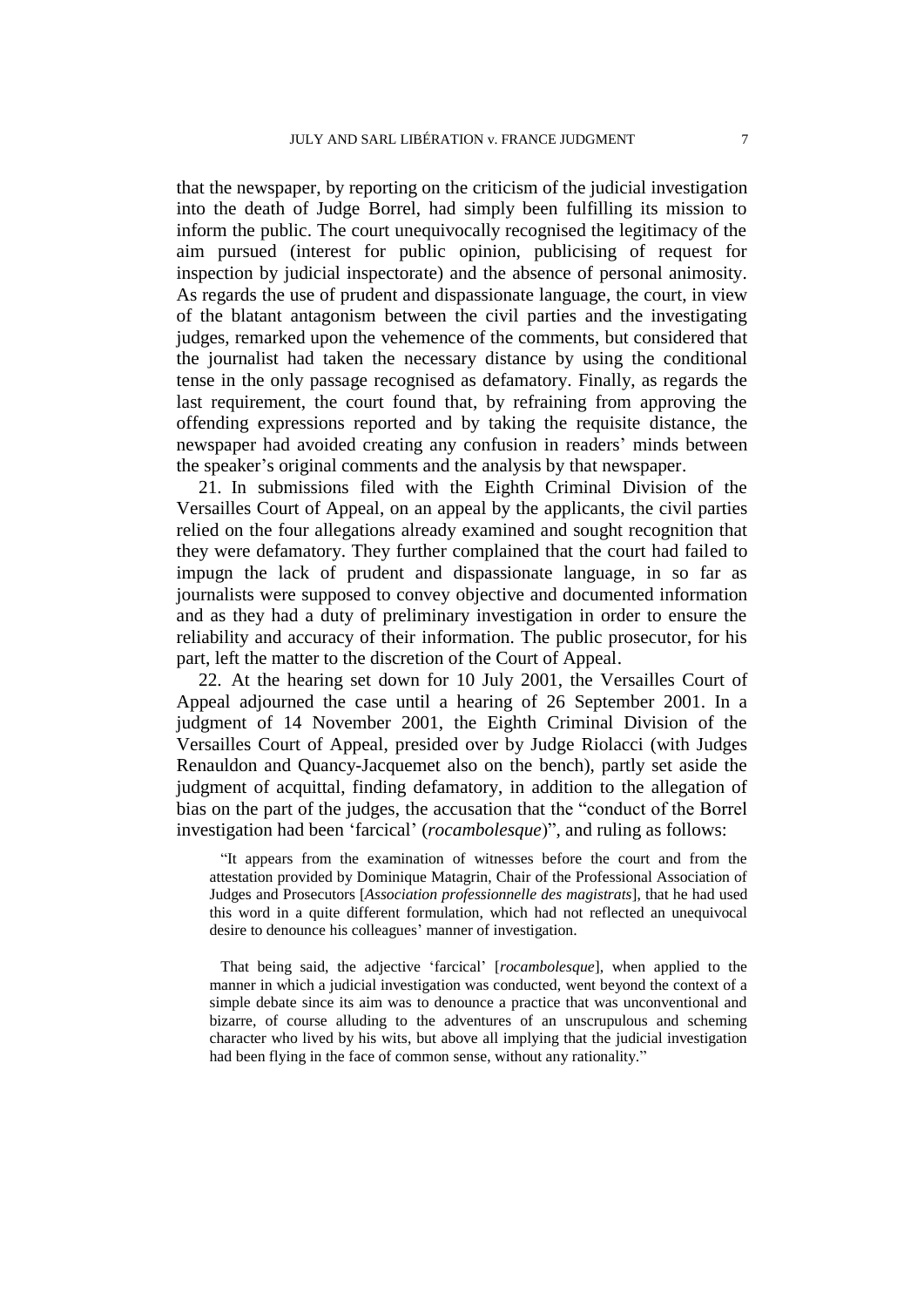23. As to the allegations concerning an "accumulation of anomalies" and "slow judges", the court endorsed the grounds adopted by the court below and upheld the judgment in that respect.

24. The Versailles Court of Appeal also set aside the judgment appealed against in so far as it had admitted the first applicant's defence of good faith, finding as follows:

### "As to the defence of good faith

... The parties agree that the newspaper *Libération* was pursuing a legitimate aim in informing its readers about a press conference on a subject that had taken on a national dimension on account of its developments; furthermore, [the investigating judges] have never claimed that the article's author showed any personal animosity towards them.

In addition, it should be observed, first of all, that Article 10  $\S$  2 of the European Convention on Human Rights provides, with regard to the freedom to hold opinions and the freedom to impart information, that the exercise of those freedoms may be subject to certain formalities, conditions, restrictions or penalties.

In the present case, the relative 'inexperience' alleged by the journalist, claiming that reporting on court cases was not her strong point, cannot seriously be argued since she had already dealt with this subject.

The author clearly preferred not to report on the subject in the form of an interview and opted for a compromise solution involving the use of inverted commas, which considerably facilitated her task.

She had a duty to assess the full impact of the most suggestive terms used, such as 'bias' and 'farcical', and of their visual prominence in the article.

She was not unaware of the fact that the criminal case about which the press conference was held had entered into a phase of acute conflict, involving a particularly serious attack on the investigating judges; in choosing a certain manner of informing her readers, albeit indirectly, about the status of an ongoing judicial investigation of a particularly sensitive nature, the journalist had a duty to take certain precautions and to carry out a particularly serious investigation, since she could not have been unaware of the aim pursued by the civil parties.

In particular, by distorting Dominique Matagrin's comments, to give them a completely different emphasis, the author of the article acted irresponsibly.

Moreover, she cannot seriously claim not to have managed to get in contact with the two judges concerned: Joëlle Lecoz, an investigating judge's assistant, has stated that she cannot remember any call from the journalist. In any event, the journalist, who had some knowledge about judicial issues, was under an obligation, in view of the deadline for the paper to go to press, to gather various items of information beforehand, even before the press conference, and also to indicate in her article that, in the following days, she would ensure that the persons thus criticised had the opportunity to reply.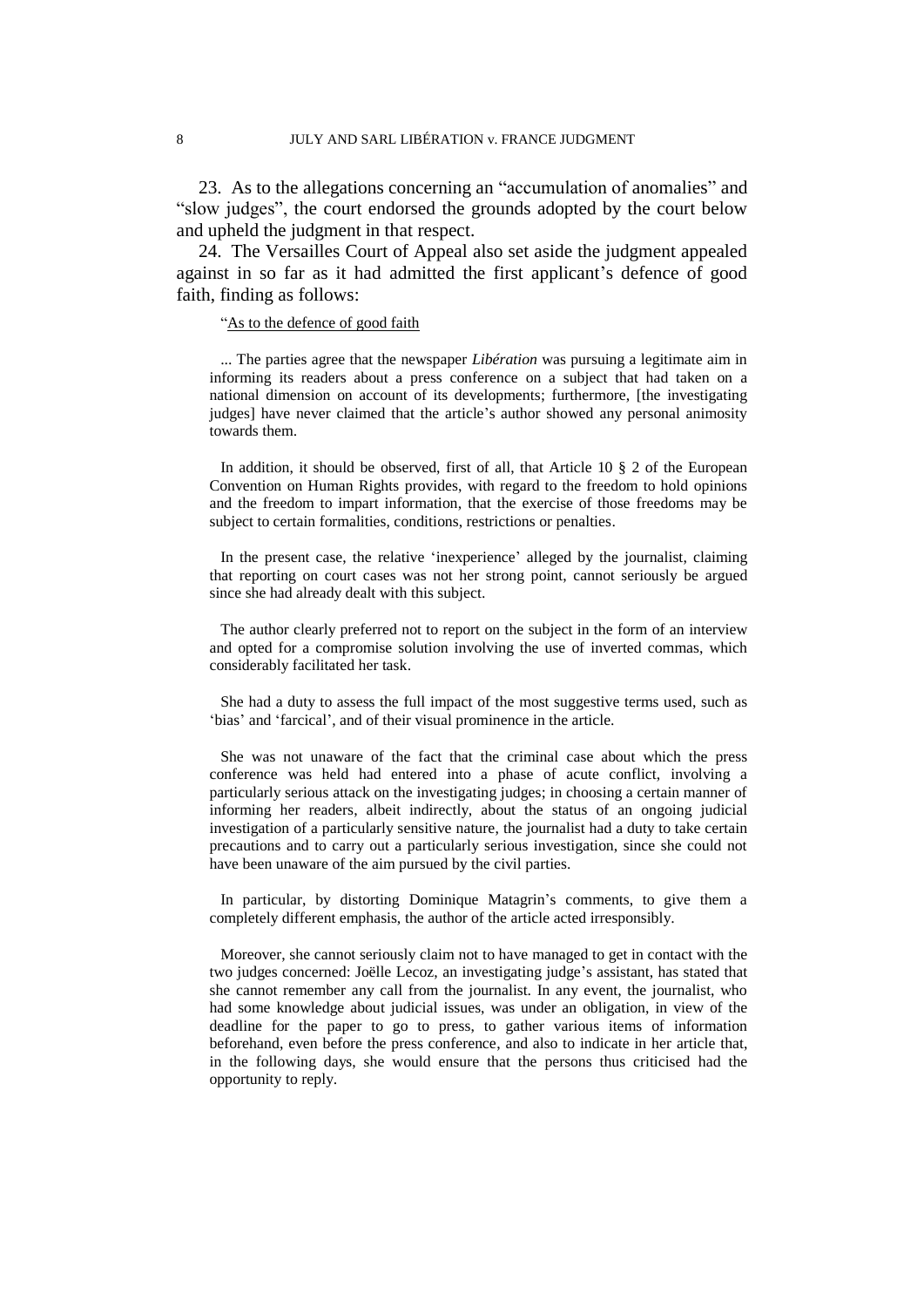By choosing, as to the form, to report it by adopting a style other than that of an interview, the author could not have been unaware that the parts of the article not placed between inverted commas could be attributed to her.

Contrary to the reasoning given on this point by the courts below, the impugned article does not strike a balance between the respective positions. To be sure, by failing to ask either the public prosecutor's office or the main parties concerned about the factors that might have affected the progress of the investigation, the journalist logically did not put herself in a position to strike such a balance, in particular as in the presentation of the article's paragraphs a significant amount of space was left for the positions of other judges representing their unions.

This flagrant breach of the duty to ensure accuracy, seriousness and prudence, with mistakes in the dates, cannot be justified by the alleged urgency. The publication director, being well-informed about issues of society, had an obligation to scrutinise the article more stringently, especially as he was aware of the author's relative lack of experience..."

25. The Court of Appeal found the first applicant guilty and held that the second applicant was civilly liable. It gave the first applicant an indictableoffence sentence in the form of a fine of 10,000 French francs (FRF) (about 1,500 euros (EUR)), also awarding FRF 10,000 in damages to each of the civil parties, and ordered the publication in the newspaper and another national daily of the operative provisions of the judgment, for a cost not exceeding FRF 15,000 (about EUR 2,286). It further ordered the applicants, jointly and severally, to pay the civil parties FRF 20,000 (about EUR 3,000) for costs not covered by the State.

26. The applicants appealed on points of law, relying in particular on Article 10 of the Convention.

27. In a judgment of 14 January 2003, the Court of Cassation dismissed the appeal on points of law against the judgment of 14 November 2001, ruling as follows:

"In refusing to accept the defendant's defence of good faith, after rightly finding defamatory the criticism of the investigating judges for conducting their investigation in a biased and farcical manner, the second-instance court gave its ruling on the grounds now set out by the appellant.

Having regard to those grounds, as they stand, the Court of Appeal justified its decision under sections 29 and 31(1) of the Act of 29 July 1881 and under Article 10 § 2 of the European Convention on Human Rights.

Only attacks of a theoretical and general nature may benefit from the freedom attached to criticism of the operation of the basic institutions of the State.

Whilst it is legitimate to inform the public about the operation of the courts, the aim thus pursued does not exempt journalists from the duties of prudence, caution and objectivity in the expression of thought; the right of free criticism cannot extend to personal attacks. ..."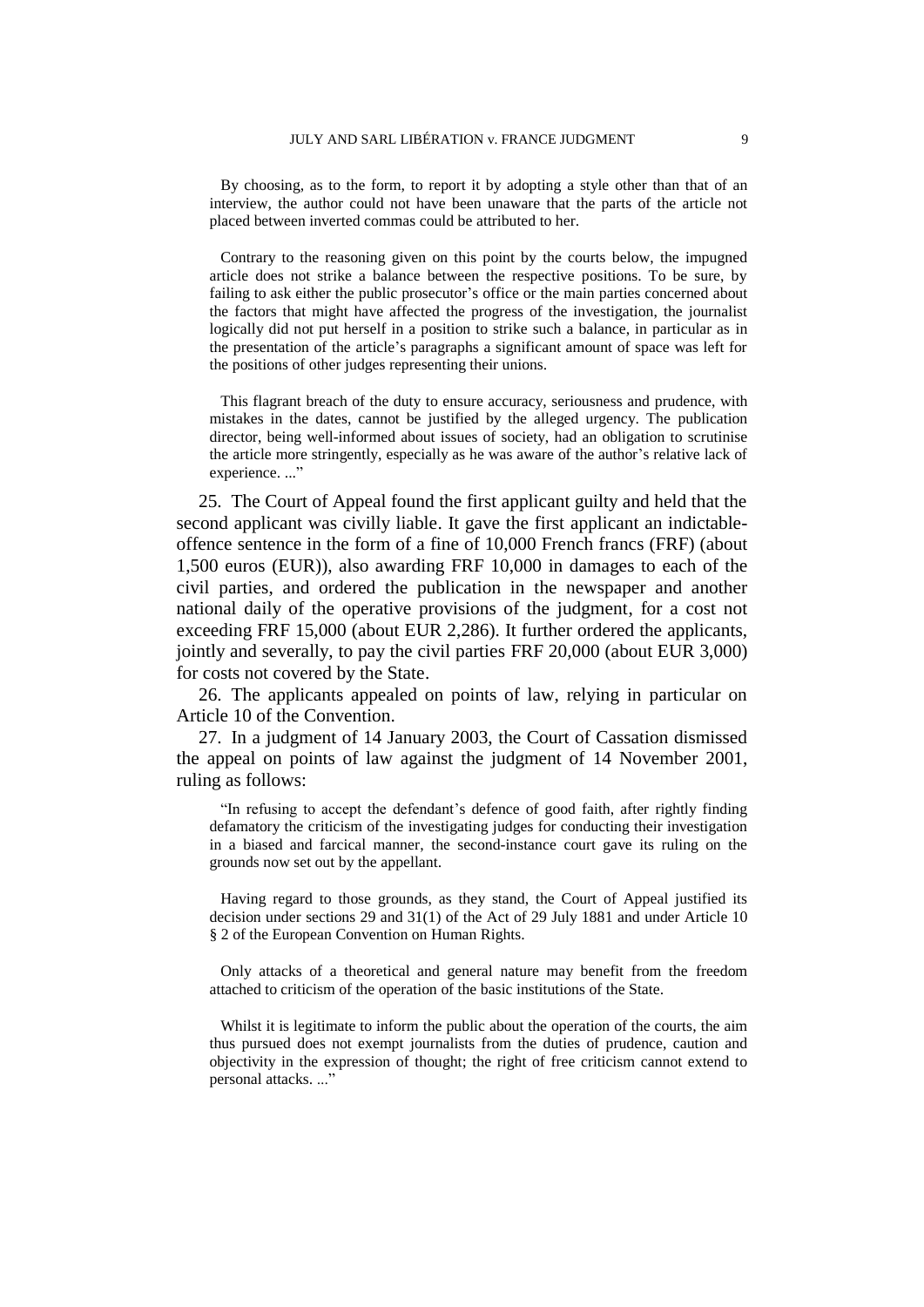### **C. Other relevant facts and proceedings**

28. In parallel to those proceedings, Mr Morice, the lawyer acting for Mrs Borrel, was prosecuted for aiding and abetting public defamation against the investigating judge responsible for the "Borrel case" at the material time, following the publication by the national daily newspaper *Le Monde*, which was prosecuted as the principal offender, of an article dated 7 September 2000 entitled "Borrel: Judge Moracchini's impartiality called into question".

29. In a judgment of the Nanterre Criminal Court dated 4 June 2002, he was found guilty, given an indictable-offence sentence in the form of a fine and ordered to pay damages. In the appeal proceedings, before the Versailles Court of Appeal, Mr Morice found out that the judge presiding over the Eighth Criminal Division of that court was Judge Riolacci. Acting as counsel for Mrs Borrel, and thus having access to the investigation file, he found, on reading the attendance list for the meeting of the USM's national council on 28 January 2000 when its members had decided to apply to join the Borrel proceedings as a civil party, that Judge Riolacci had signed it in his capacity as a member of the national council. On 27 February 2003 Mr Morice filed an application with the President of the Versailles Court of Appeal seeking the judge's replacement, arguing that the case could not be heard by a judge who had personal knowledge of the Borrel file and who had participated in his union's decision to join the proceedings as a civil party.

30. That application was not examined on the merits. In an order of 19 March 2003, the Court of Appeal found that the claim had become devoid of object as Judge Riolacci had withdrawn for "personal reasons" which prevented him from sitting in the appeal hearing set down for 27 March 2003. These facts were the subject of the application in *Morice v. France* (no. 36427/03), which on 17 January 2006 was declared inadmissible for lack of victim status by a committee of three judges set up in accordance with Article 27 of the Convention.

31. On 16 October 2005 *Libération* published an article entitled "Appeal for the truth about the murder of Judge Borrel":

"A French judge was murdered on 19 October 1995 in Djibouti. For fear of losing a French military base and the capacity to intervene in a geopolitically sensitive area, everything has been done to make this crime look like suicide. For some ten years now, there has been no end to the pressure and manipulation designed to cover up the truth. Only the courage and determination of Elisabeth Borrel, and the support she has received, have prevented this case from being swept under the carpet once and for all.

On 19 October 1995, 80 km from Djibouti, the partly burnt body of the French judge Bernard Borrel, adviser to Djibouti's Minister of Justice, was discovered at the foot of a cliff. This death soon became one of those 'exquisite corpses' about which the official truth must hastily be announced, that of suicide. Unfortunately for the instigators of this theory, the various shortcomings in the initial investigation (no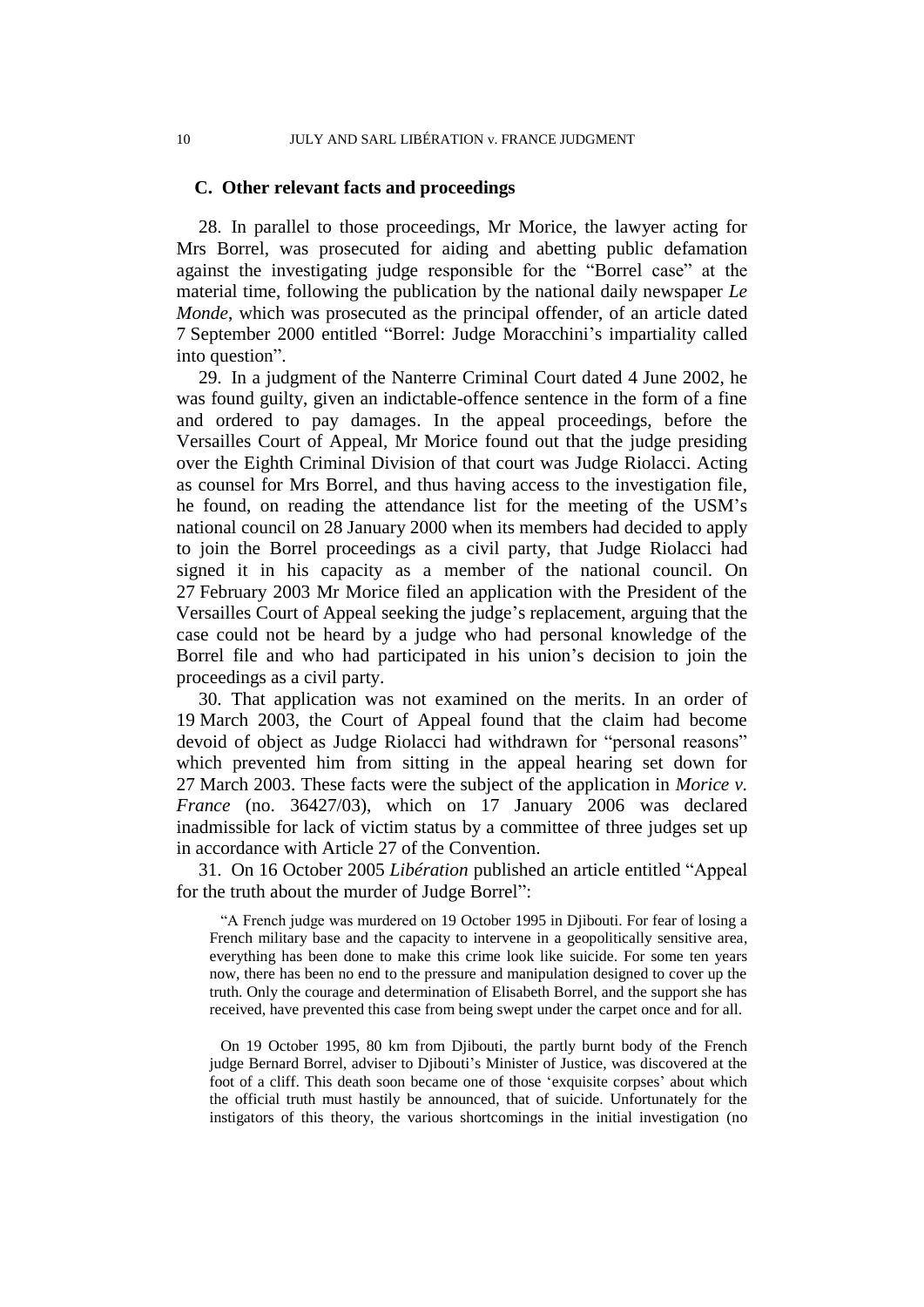autopsy, missing X-rays, etc.) and judicial investigation up to June 2000, as revealed by the judge's widow, Elisabeth Borrel, and her lawyers, with the support of the Union of the National Legal Service [*Syndicat de la magistrature*], have been publicly denounced. The withdrawal of the case from the two investigating judges in June 2000 was to mark a turning point in the judicial investigation.

The hypothesis that Bernard Borrel was murdered has now been confirmed by the developments in the investigation and by forensic medical and technical examinations following a fact-finding visit to the scene in February 2002. The discovery of a head injury caused by a dangerous instrument and an injury sustained in self-defence, namely a fractured arm, together with the detection of a second inflammable liquid from a container other than the jerrycan found at the scene, clarify once and for all that it was murder.

#### *Reasons of State versus Justice*

Progress in the judicial investigation has also been delayed and hindered by the government's direct acts of blockage and pressure when requests have been made for the declassification of documents held by the DGSE [the French external intelligence agency] and the DST [the French domestic intelligence agency]. Those attempts at obstruction, combined with a barrage of legal actions against Elisabeth Borrel's lawyers, the Union of the National Legal Service and material witnesses who have dared to implicate the President of Djibouti's entourage, suggest that further intimidation can be feared. A judicial investigation was opened in Versailles in early 2003 for the offence of procuring a person to give false evidence, after detailed statements by Djiboutian witnesses implicating high-ranking officials in the country, especially the current Public Prosecutor of Djibouti and the Head of Secret Services.

The announcement on 29 January by the Ministry of Foreign Affairs that the French case file was to be handed over to the Djiboutian authorities, in breach of the principle of the separation of powers, did not meet with any protest from the Minister of Justice, Dominique Perben, whereas the investigating judge had previously denied the request of his Djiboutian counterpart, taking the view that it would be an abuse of procedure in view of the possible involvement of Djiboutian officials. The new Minister of Justice has now undertaken not to hand over the case file against the will of the investigating judge. It is a shame that such mobilisation was necessary simply to get the Minister of Justice ... to observe the law.

This cynicism was taken a step further with the reception of the Djiboutian Head of State by Jacques Chirac on 17 May 2005. Whilst Ismaël Omar Guelleh had been summoned to appear as a witness by the judge investigating Judge Borrel's murder, the Ministry of Foreign Affairs let it be known that he did not need to respond to the summons because of his immunity as Head of State. For his part, Jacques Chirac openly renewed his support for President Guelleh and called the courts to order, drawing attention in particular to the excessive length of the proceedings.

### *Borrel investigation: mission impossible?*

Another cause for concern is the increase in criminal proceedings against journalists and the press for being 'guilty' of countering the official position that prevailed until June 2000 – that of suicide. In addition to the barrage of actions against *Libération*, *Le Monde*, *Golias*, Canal Plus and the *Canard enchaîné*, in 2005 there were two acts of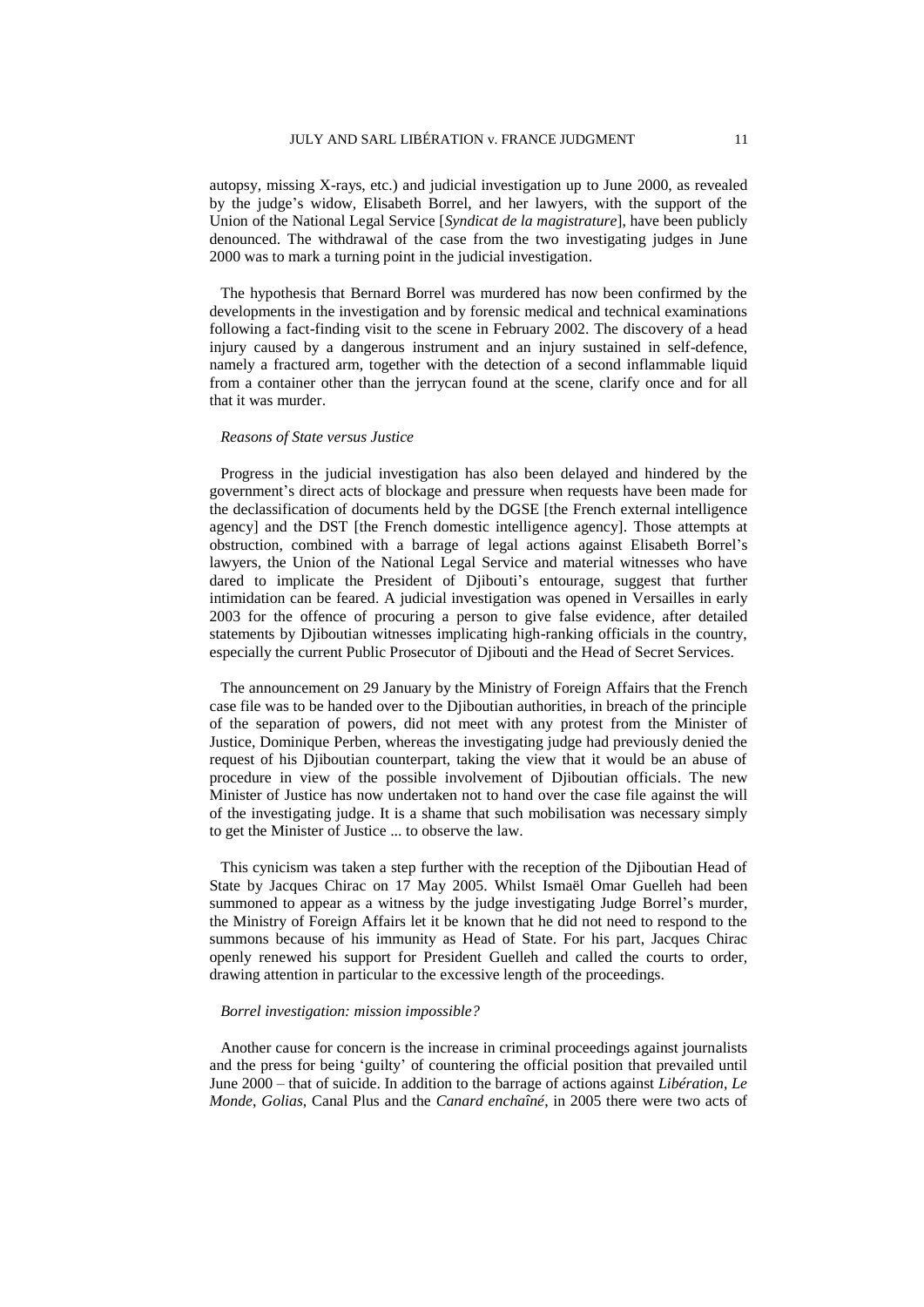censorship, this time by the administration of an emblematic radio station – with its international audience – RFI [Radio France Internationale].

Information on Franco-African affairs is not part of a 'reserved domain' of communication emanating from the Ministry of Foreign Affairs or the President. The French government must now refrain from any attempt to restrict the freedom of journalists to report on developments in the Borrel case.

Everything must now be done to allow the investigating judge to pursue his enquiries without having to fear government pressure. The French State itself must remove the various obstacles in the proceedings, in particular by handing over to the investigating judge all documents in the authorities' possession that may have a bearing on this murder case."

32. On 28 June 2006 Mrs Borrel's lawyer announced that genetic fingerprints had been found on the judge's shorts and that they might belong to the murderers. On 19 October 2006 the investigating judge in the case delivered two arrest warrants against two Djiboutian nationals suspected of being the perpetrators, in order to compare their DNA with the genetic fingerprints found on the judge's clothing.

33. On 14 February 2007 the investigating judge summoned the President of Djibouti, Omar Guelleh, to appear as a witness, just before he was due to arrive in France for the Africa-France summit held in Cannes on 16 and 17 February 2007.

### II. RELEVANT DOMESTIC AND INTERNATIONAL LAW

34. The relevant provisions of Chapter IV of the Freedom of the Press Act of 29 July 1881 (as amended) read as follows.

#### **Section 29**

"The making of any factual allegation or imputation that damages the honour or reputation of the person or body to whom the fact in question is attributed shall constitute defamation (*diffamation*). The direct publication or reproduction of such an allegation or imputation shall be punishable, even where it is expressed in sceptical terms or made about a person or body that is not expressly named but is identifiable by the terms of the offending speeches, shouts, threats, written or printed matter, placards or posters.

The use of abusive or contemptuous language or invective not containing an allegation of any fact shall constitute an insult (*injure*)."

#### **Section 30**

"Anyone who, by one of the means set out in section 23, makes a statement that is defamatory of a court, the army, navy or air force, a State institution or a public authority shall be liable on conviction to a fine of 45,000 euros."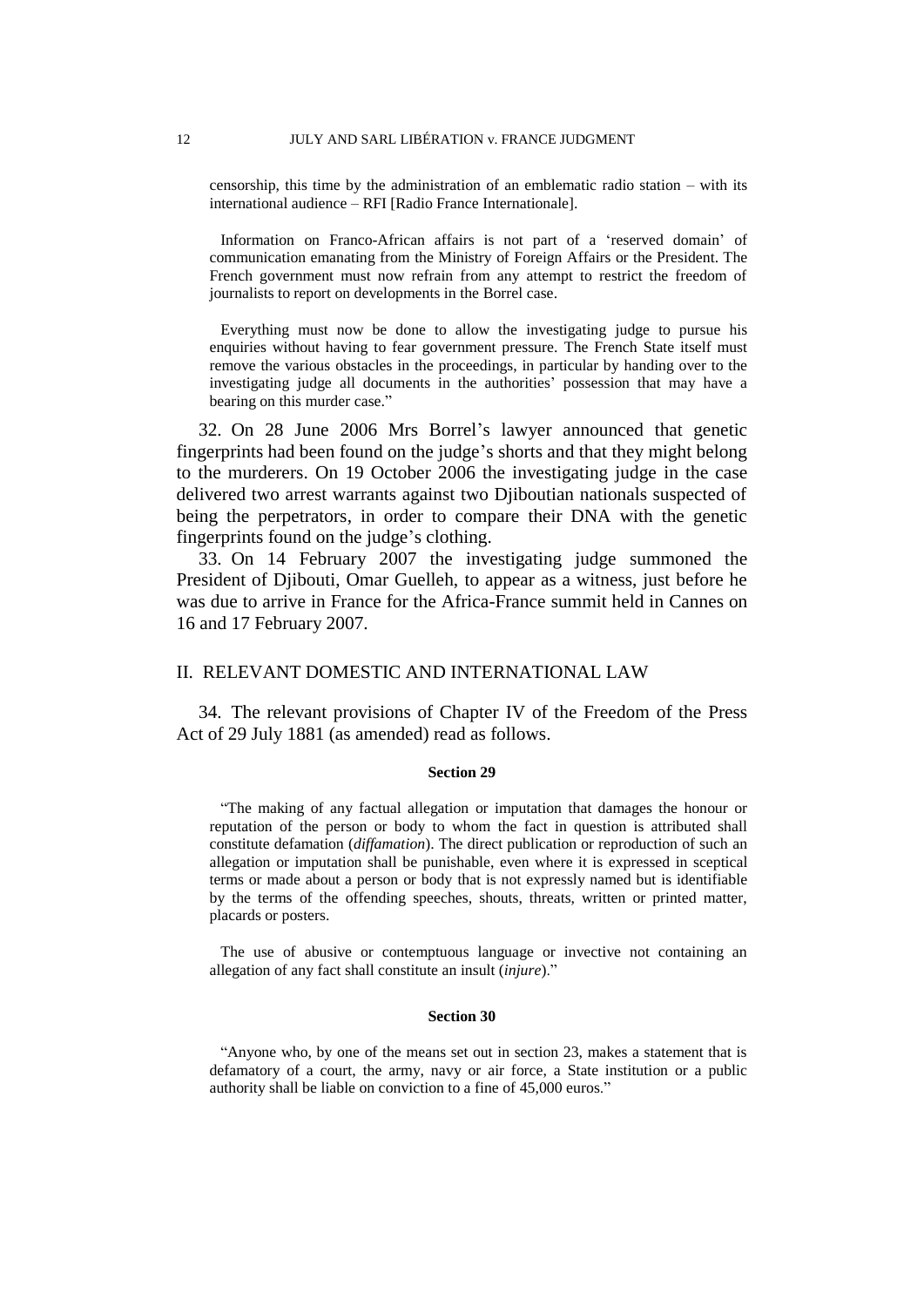#### **Section 31**

"Where defamation is committed by the same means by reference to the functions or capacity of one or more ministers or ministry officials, one or more members of one of the two legislative chambers, a civil servant, a representative or officer of the law, a minister of religion in receipt of a State salary, a citizen temporarily or permanently responsible for a public service or holding public office, a juror or a witness on the basis of his witness statement, the offence shall be punishable by the same penalty.

..."

#### **Section 42**

"The following persons shall be liable, as principals and in the following order, to penalties for serious crimes (*crimes*) or other major offences (*délits*) committed through the press:

(1) publication directors or publishers, whatever their profession or title and, in the circumstances defined in section 6(2), joint publication directors;

- (2) in the absence of any of the foregoing, the actual offenders;
- (3) in the absence of the authors, the printers;
- (4) in the absence of the printers, the vendors, distributors and billstickers.

In the cases provided for in the second paragraph of section 6, the joint and several liability of the persons referred to in paragraphs 2, 3 and 4 of the present section shall be engaged as if there were no publication director, when, contrary to the provisions of the present Act, a joint publication director has not been appointed."

35. The relevant provisions of the Code of Criminal Procedure read as follows.

#### **Section 662**

"In matters within the jurisdiction of the Assize Court, the Criminal Court or the Police Court, the Criminal Division of the Court of Cassation may remove a case from any judicial authority responsible for pre-trial investigation or any trial court and transfer it to another judicial authority of the same order on grounds of a reasonable suspicion of bias.

An application for transfer may be made either by Principal State Counsel attached to the Court of Cassation or by the prosecutor of the court dealing with the case, or by the parties.

The application shall be served on all the parties concerned, who shall have ten days within which to file their observations in the Registry of the Court of Cassation.

The lodging of an application shall not have any suspensive effect unless the Court of Cassation orders otherwise."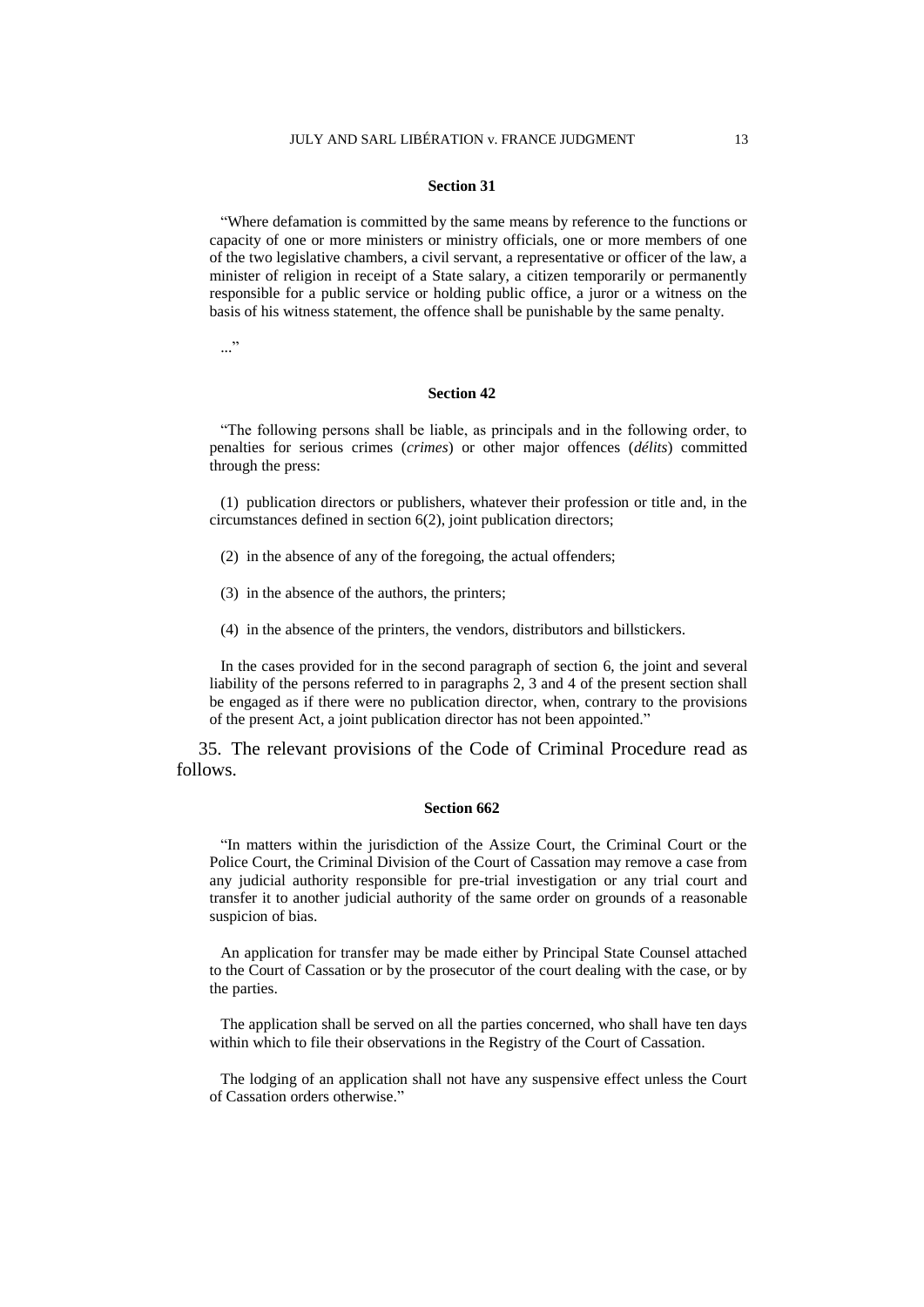### **Section 668**

"An application for a judge's withdrawal from a case may be based on any of the following grounds:

(1) where the judge or his/her spouse is a blood relative or relative by marriage of one of the parties or of a party's spouse up to and including the degree of first cousin once removed;

The judge's withdrawal may be sought even after divorce or the spouse's death where the judge had been a relative by marriage of one of the parties, up to and including relatives of the [civil-law] second degree.

(2) where the judge or his/her spouse, or a person in respect of whom he/she acts as guardian (*tuteur*), auxiliary guardian (*subrogé tuteur*) or court-appointed administrator, or a company or association in whose management or supervision he/she takes part, has an interest in the dispute;

(3) where the judge or his/her spouse is a blood relative or relative by marriage, to the degree indicated above, of the guardian, supervisory guardian or court-appointed administrator of one of the parties or of an executive or non-executive director or manager of a company that is a party to the proceedings;

(4) where the judge or his/her spouse is in a situation of dependence *vis-à-vis* one of the parties;

(5) where the judge has dealt with the case as a judge, prosecutor, arbitrator or legal adviser, or where he/she has given evidence as a witness relating to the facts of the case;

(6) where there has been litigation between the judge, his/her spouse or their lineal blood relatives or relatives by marriage and one of the parties, his/her spouse or lineal blood relatives or relatives by marriage;

(7) where the judge or his/her spouse is litigating in a court of which one of the parties is a judge;

(8) where the judge or his/her spouse or their lineal blood relatives or relatives by marriage have a dispute over an issue similar to that existing between the parties;

(9) where there has been, between the judge or his/her spouse and one of the parties, any manifestation serious enough to cast doubt on his/her impartiality."

36. On 10 July 2003, at the 848th meeting of the Ministers' Deputies, the Committee of Ministers of the Council of Europe adopted Recommendation Rec(2003)13 to member States on the provision of information through the media in relation to criminal proceedings. The appendix to that Recommendation sets out eighteen guiding principles, of which the first reads as follows: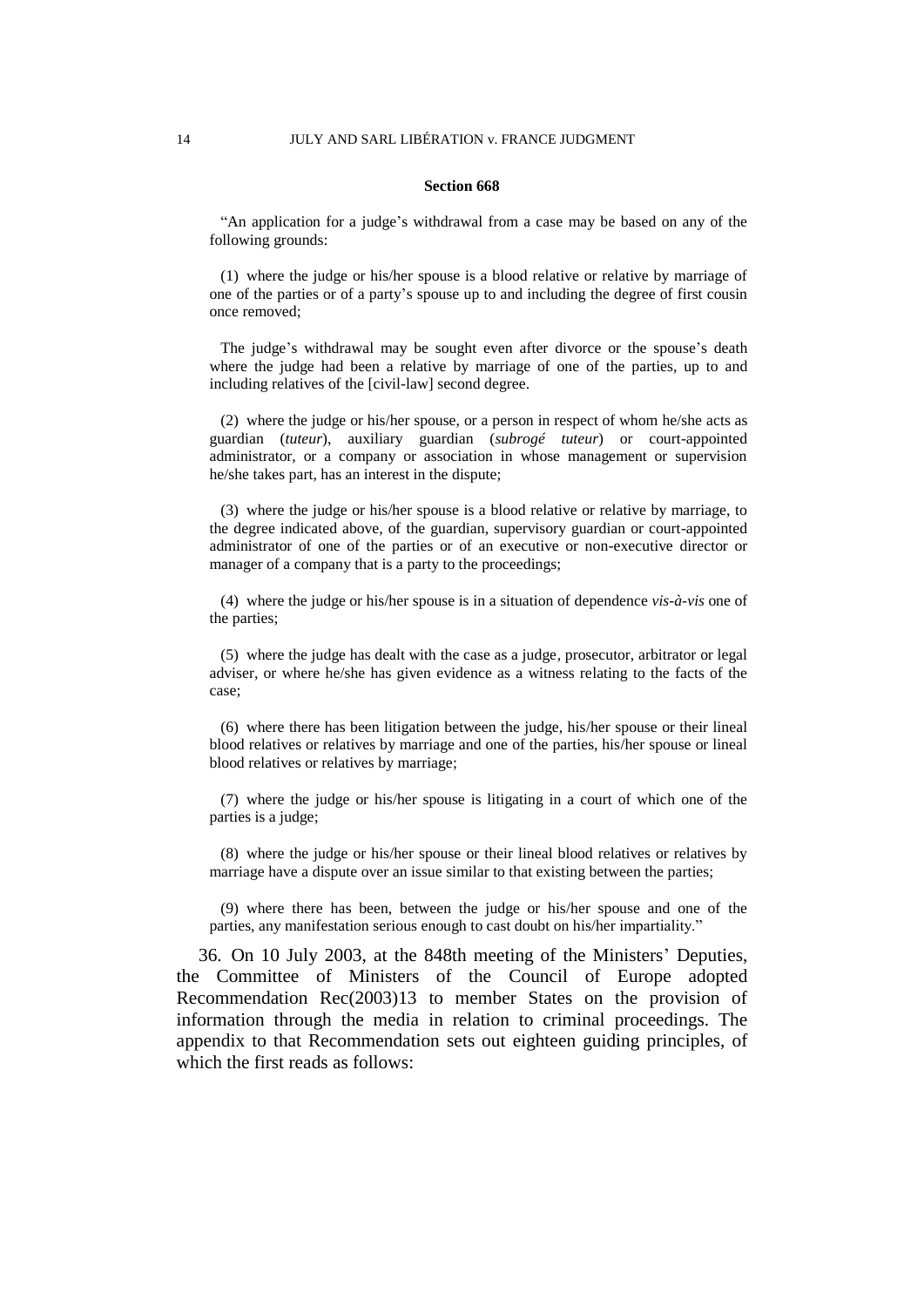#### **Principle 1 – Information of the public via the media**

"The public must be able to receive information about the activities of judicial authorities and police services through the media. Therefore, journalists must be able to freely report and comment on the functioning of the criminal-justice system, subject only to the limitations provided for under the following principles."

### THE LAW

### I. ALLEGED VIOLATION OF ARTICLE 10 OF THE CONVENTION

37. The applicants argued that the judgment against them for public defamation of civil servants was in breach of their right to freedom of expression, as guaranteed by Article 10 of the Convention, which provides as follows:

"1. Everyone has the right to freedom of expression. This right shall include freedom to hold opinions and to receive and impart information and ideas without interference by public authority and regardless of frontiers. This Article shall not prevent States from requiring the licensing of broadcasting, television or cinema enterprises.

2. The exercise of these freedoms, since it carries with it duties and responsibilities, may be subject to such formalities, conditions, restrictions or penalties as are prescribed by law and are necessary in a democratic society, in the interests of national security, territorial integrity or public safety, for the prevention of disorder or crime, for the protection of health or morals, for the protection of the reputation or rights of others, for preventing the disclosure of information received in confidence, or for maintaining the authority and impartiality of the judiciary."

### **A. Admissibility**

38. The Court observes that this complaint is not manifestly ill-founded within the meaning of Article 35  $\S$  3 of the Convention. The Court notes, moreover, that no other ground for declaring it inadmissible has been established. It must therefore be declared admissible.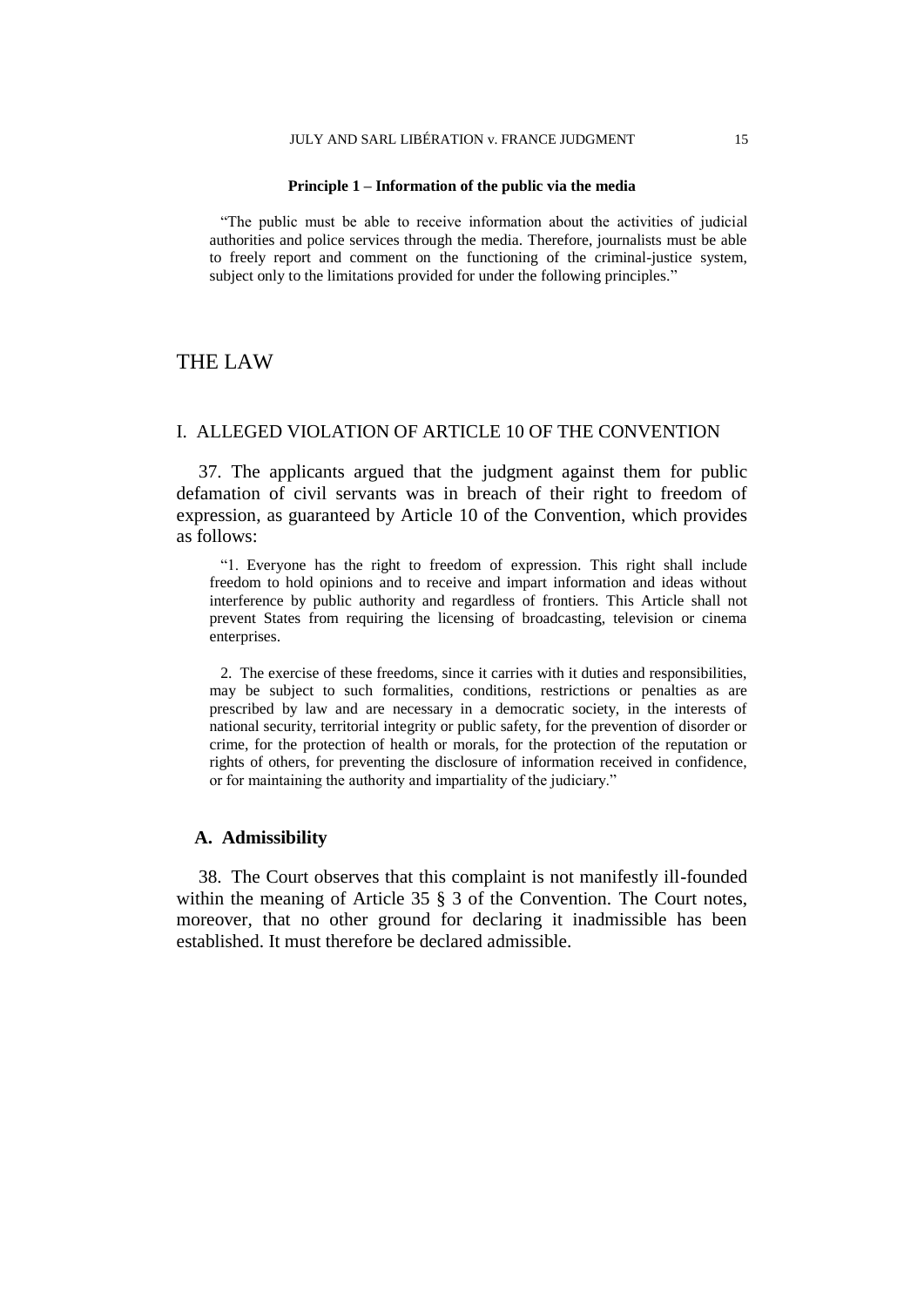### **B. The merits**

### *1. The parties' submissions*

### **(a) The Government**

39. The Government, after summarising the principles of the Court's relevant case-law on Article 10 of the Convention, pointed out that whilst the Court had established the right of the general public to receive information, it had also imposed on journalists an obligation of "good faith", requiring that they provide "reliable and precise information in accordance with the obligations of journalism". Citing the Grand Chamber cases of 17 December 2004 of *Cumpǎnǎ and Mazǎre v. Romania* ([GC], no. 33348/96, ECHR 2004-XI) and *Pedersen and Baadsgaard v. Denmark* ([GC], no. 49017/99, ECHR 2004-XI), the Government referred to the Court's finding that the stronger the criticism, the stricter the obligation of scrutiny had to be. In assessing the necessity of a limit to freedom of expression, the Court had also taken into account the scope of the debate referred to in the article in question and the capacity of the victim. On that point, it was necessary, according to the case-law (see *Lingens v. Austria*, 8 July 1986, Series A no. 103, and *Thoma v. Luxembourg*, no. 38432/97, ECHR 2001-III), to make a distinction between politicians, who inevitably and knowingly laid themselves open to close scrutiny of their every word and deed by both journalists and the public at large, and civil servants, who should not be treated on an equal footing with politicians when it came to criticism of their conduct.

40. In the present case, the Government sought to show that interference in freedom of expression was prescribed by law, pursued a legitimate aim and was necessary in a democratic society, within the meaning of Article 10 of the Convention.

41. As to the foreseeability of the interference, the Government observed that the Court had previously found that the French Act of 29 July 1881 was accessible and foreseeable (see *Chauvy and Others v. France*, no. 64915/01, ECHR 2004-VI). As regards the applicants' argument that the term "*rocambolesque*" (farcical) had been interpreted differently by the Court of Appeal and the court below, they took the view that this factor could not constitute a violation of Article 10 of the Convention, as the Court had never found that for a right to be foreseeable it could not give rise to a particular interpretation. To find otherwise would be to negate the very function of the law and the act of adjudication. The operation of characterisation was part of the very nature of the judge's activity and was not a mechanical process. As regards the alleged disregard of French law in relation to the document in question, the Government considered this part of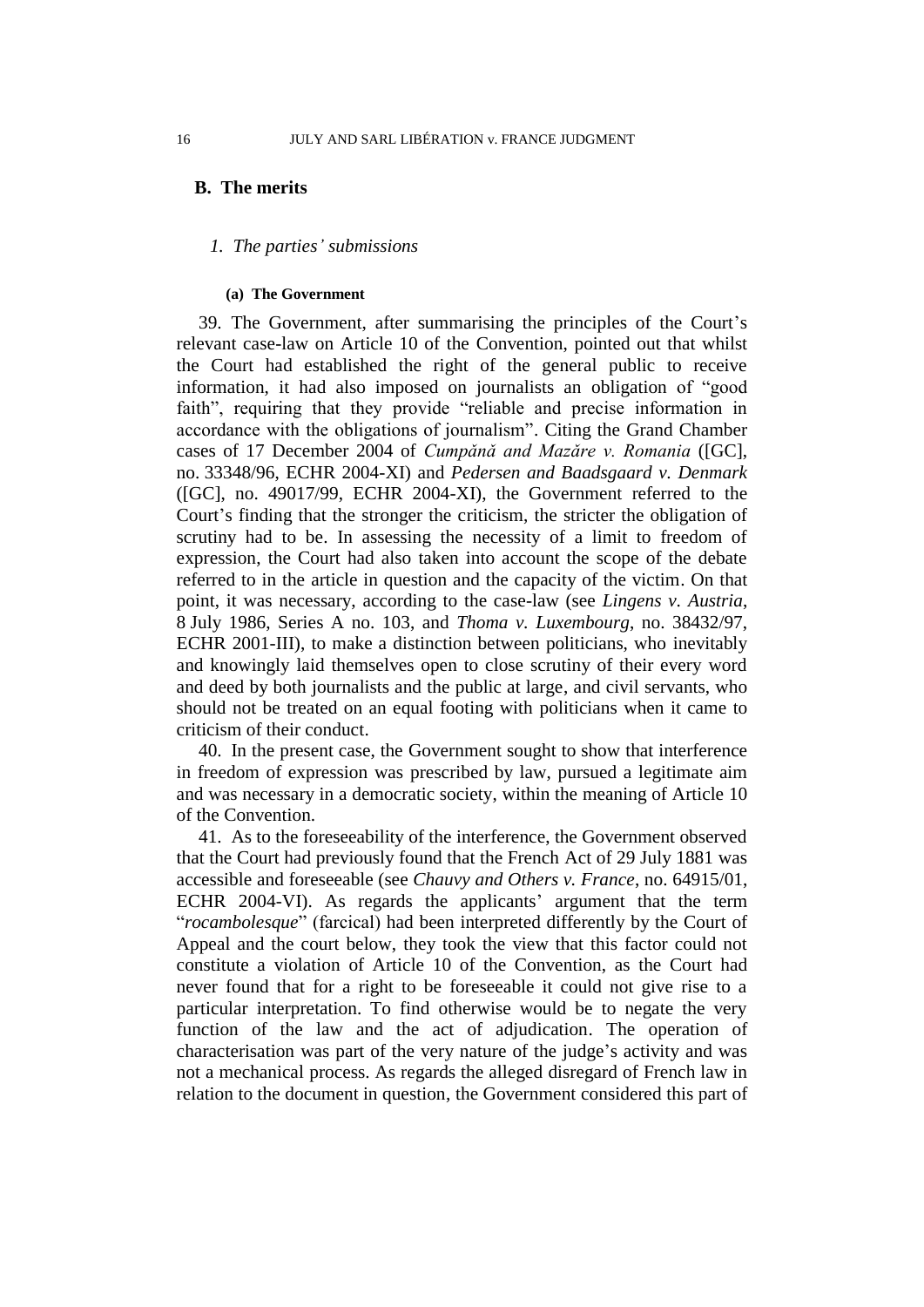the complaint to be inoperative, since the criticism concerned not the judicial investigation as a whole but the particular conduct of two judges.

42. As to the legitimate aim pursued, the Government argued that the aim was twofold in the present case: firstly, the protection of the reputation or rights of others and, secondly, the maintaining of the authority and impartiality of the judiciary, as the offending remarks were directed against judges in the performance of their duties.

43. The Government then contended that the necessity of the restriction on freedom of expression did not relate only to the particular seriousness of the remarks and accusation, but also to a failure to comply with the requirements of good faith and the ethics of journalism. They pointed out that the journalist, in addition to the fact that she had made mistakes in dates, had not even tried to make contact with one of the investigating judges or a member of the public prosecutor's office, and that in reporting comments by a representative of the union she had distorted them, had not struck the requisite balance between the different positions and had not carried out any research into the facts. Contrary to the applicants' assertions, the Court did not exempt journalists from that duty of verification, since it had described this as an "ordinary" or "usual" obligation from which the media could be dispensed only on "special grounds" (see *Pedersen and Baadsgaard*, cited above, § 78), and had found that the more serious the allegation, the more solid the factual basis had to be. In this connection, it was appropriate to point out that the definition of "*partialité*" (bias), according to the *Petit Robert* dictionary, indicated about a person that they took a position for or against someone or something without any concern for justice or truth, and that the use of the term "*rocambolesque*" referred to a character described as "villainous" by the Encyclopædia Universalis. In the Government's submission, the applicants had wrongly claimed that French case-law on interviews would be applicable, firstly because the offending article was not an interview but a report, and secondly because the case-law cited (Court of Cassation, Second Civil Division, 27 March 2003), concerning the prudence required of journalists reporting remarks by third parties, was pertinent only for journalists who were not actually the authors of the reported remark. It remained the case that a newspaper was not entitled to publish all kinds of remarks on the ground that they had been made by a third party, as the person liable for defamation under French law was the publication director or editor – in other words the person disseminating the defamatory statement. In those circumstances the caselaw in *Thoma* (cited above) was not pertinent because the person prosecuted in that case was a journalist – the principal for the offence under Luxembourg law being the author of the offending article – and the Court had found a violation of Article 10 because the journalist had not been, and had not purported to be, the author of the statement. It could not be argued, as the applicants had done, that when any comment whatsoever had been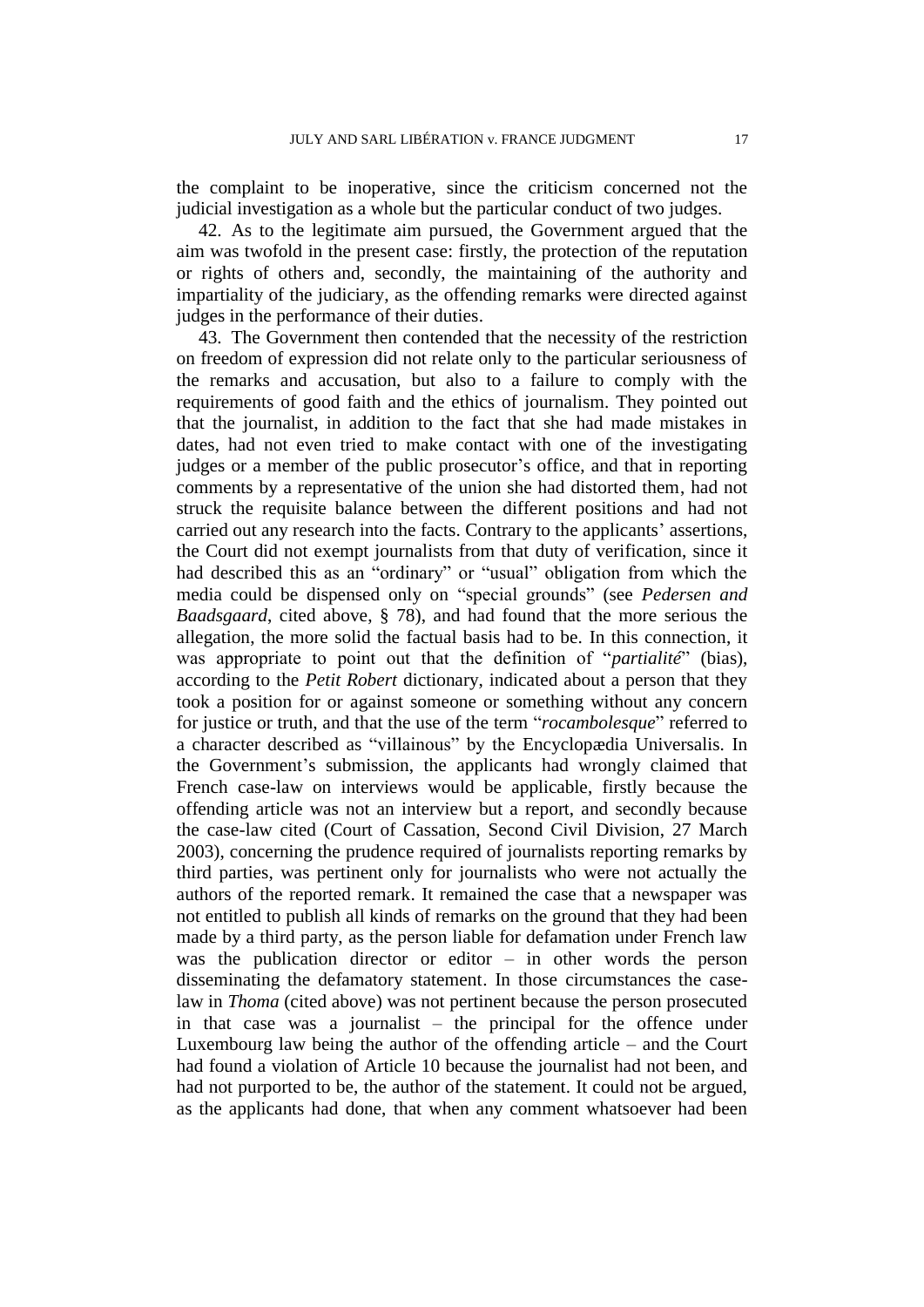made by a third party and reported with basic textual precautions, such as the use of inverted commas or the conditional tense, it was not reprehensible. Such reasoning would render paragraph 2 of Article 10 meaningless. In any event, the Government took the view that the newspaper *Libération* – contrary to other daily newspapers, such as *Le Monde*, from which they produced an article of 16 May 2000 – had not complied with the requirements of good faith or with the rules of ethics in journalism, by using bold type for the word "*partialité*" and thus deliberately drawing attention to the defamatory statement.

The Government lastly took the view that the penalty imposed had been proportionate in view of the insignificant amount of the sums in question and since the company SARL Libération had been found vicariously liable for acts of the publication director.

### **(b) The applicants**

44. The applicants began by emphasising that the interference in their right to freedom of expression was totally lacking in legitimacy and observed that the offending remarks had not impugned the judiciary's impartiality, no more than they had damaged the reputation or rights of others. They observed that the remarks had not hindered the judges' action in seeking to establish the truth, nor had they led to a breach of the secrecy of the judicial investigation or of the right to be presumed innocent.

45. The applicants then submitted that the interference had not been "prescribed by law" within the meaning of Article 10 of the Convention. Whilst recognising that domestic courts had a margin of appreciation as to whether the offending comments were defamatory or not, they complained, firstly, about the unforeseeable and contradictory nature of the solutions found for the interpretation of the adjective "*rocambolesque*", the description of the judges as "slow" and the expression "accumulation of anomalies", and about the legal uncertainty thus created. Secondly, they complained about the fact that the author of the article had been criticised for not having produced it in the form of an interview, and argued that the form chosen – an account of a press conference – had been unfairly interpreted as lacking in good faith. They added that the journalist had imparted information, by reporting on the organisation and content of a newsworthy media event, without any bias or animosity, as the Paris *tribunal de grande instance* had found, and submitted that the domestic courts had thus disregarded domestic case-law and French legislation, rendering them both unforeseeable.

46. As to the necessity of the interference, the applicants took the view that the Government's assertions ultimately amounted to considering that where particularly serious accusations were made, any good faith on the part of the journalist or publication director was to be ruled out, and argued that this would contravene both the Act of 29 July 1881 and the Court's case-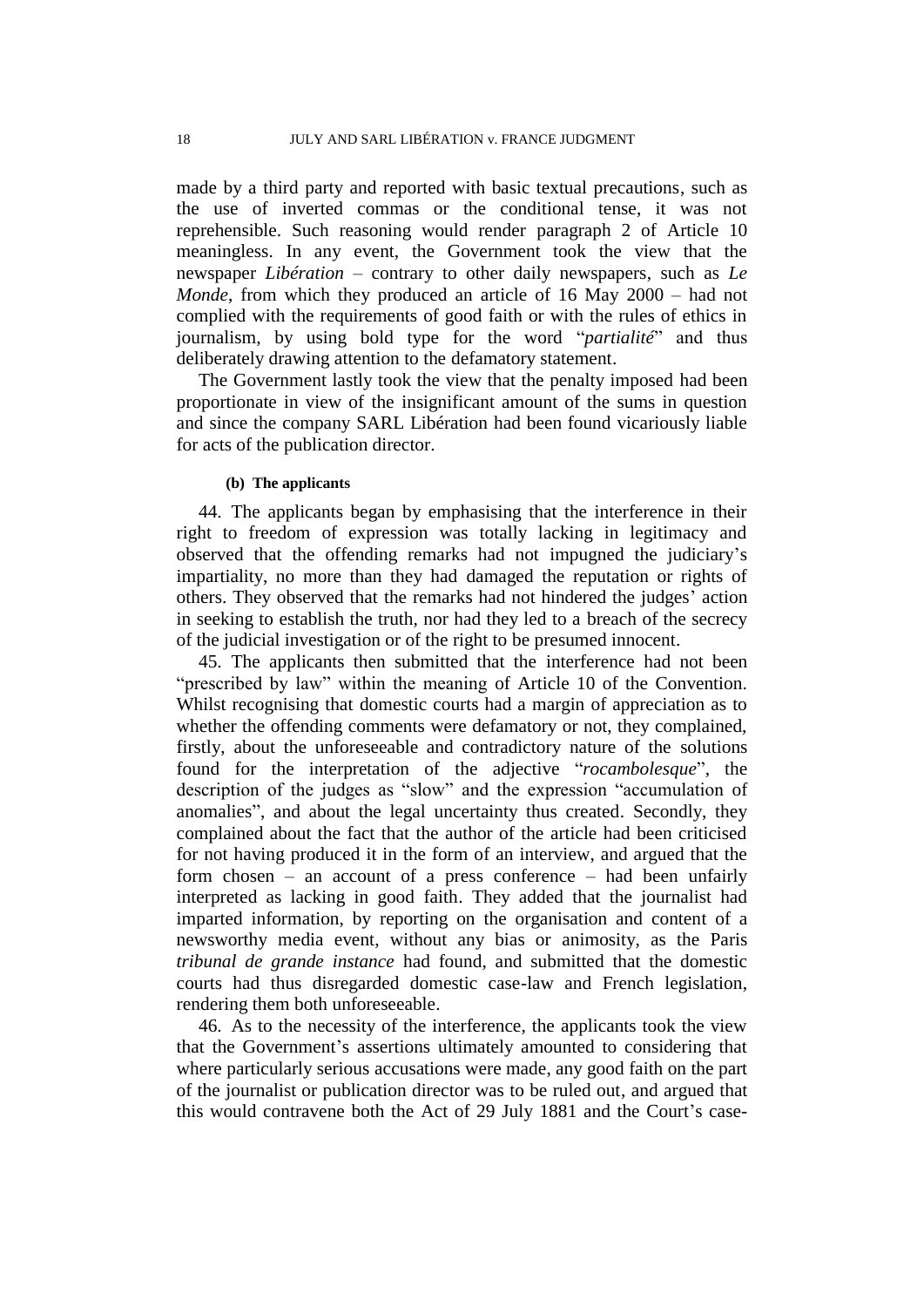law and would not address the argument that the form of expression and substance of the information imparted had to benefit from specific protection. They observed that the Government had not shown how the penalty imposed had met a pressing social need, and submitted that the *Pedersen and Baadsgaard* case-law had little to do with the present dispute, but in fact allowed the violation of Article 10 to be characterised. They explained that, in the present case, the domestic courts had not taken into account the nature of the document in question – a press report – or the field with which the article was concerned, namely the role and operation of fundamental State institutions. They pointed out that the journalist and the publication director had not espoused the offending expressions as their own, and had not sought to convince the reader of the veracity of the criticisms, but had simply reported on the existence of the latter. They submitted that the journalist had distanced herself in her report by using the conditional tense and inverted commas, and by referring to each of the sources without emphasising certain accusations.

47. In this connection they were surprised by the Court of Appeal's finding that the journalist had distorted Mr Matagrin's remarks, even though he had admitted using the term "*rocambolesque*" and had taken part in a press conference held precisely to point out shortcomings in the judicial investigation. The journalist had duly reproduced the most significant terms used in the press conference, thus conveying the tone of the event. The case did not therefore concern the dissemination of inaccurate information, as in *Radio France and Others v. France* (no. 53984/00, ECHR 2004-II), but the existence of the journalist's freedom of expression, without even entailing a need for her to use a degree of exaggeration or provocation, as permitted by the Court's case-law. In finding otherwise, the domestic courts, which were not to substitute their own views for those of the press as to what technique of reporting should be adopted by journalists, according to the case-law (*Jersild v. Denmark*, 23 September 1994, Series A no. 298), had breached the Convention. On that point, as Article 10 protected both the content and the form of the expression, it was shocking for the applicants that the Court of Appeal had seen fit to judge the use of discretion as to the most appropriate journalistic form by concluding that the author of the press article had "preferred not to report on the subject in the form of an interview". Moreover, they observed that the journalist, even though she had a deadline to meet, had nevertheless sought to obtain the reaction of the Ministry and of Judge Le Loire, but that the Court of Appeal, unlike the court below, had refused to take this into consideration, on the ground that an investigating judge's assistant had "stated that she [could] not remember any call from the journalist", further requiring that she should have gathered information before the conference and, if appropriate, should have afforded the criticised parties the right to reply in the following days. They claimed that the offending articles had not been directed at the private lives of public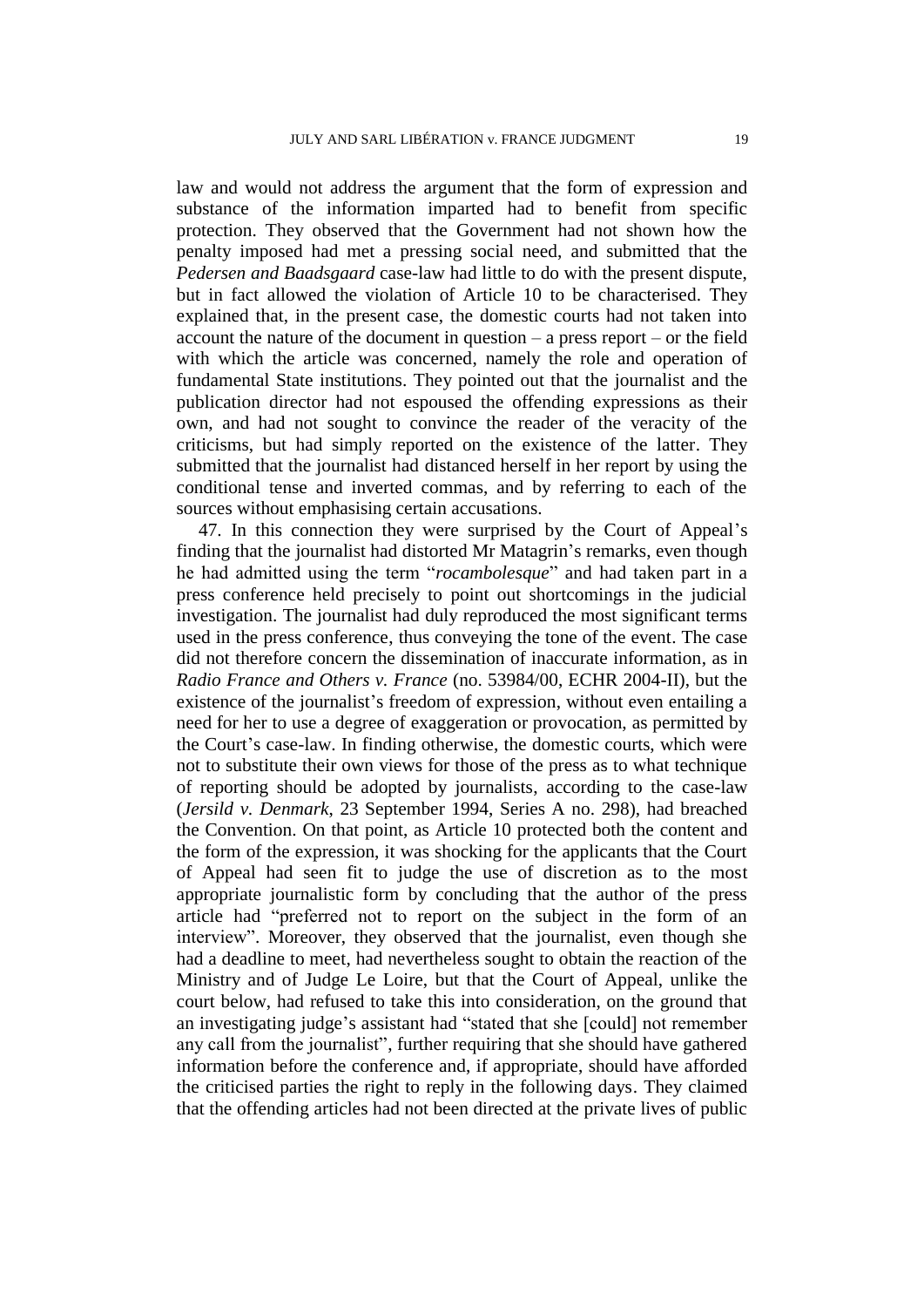figures but at their conduct and attitudes in the performance of their duties. The press conference had been held by the civil parties and the individuals who had expressed themselves on that occasion had been seeking to make public the questions and criticisms about the manner in which the case was being handled. Three months later, moreover, the investigating judges had been withdrawn from the case. The facts described by the participants could not therefore be regarded as untrue. Lastly, the applicants claimed that neither the domestic courts nor the Court had made any distinction between the conviction of a journalist and that of the person disseminating the statement, because the good faith of the author entailed that of the principal.

48. As to the penalty imposed, the applicants took the view that their punishment for having imparted information that was highly newsworthy and relevant to a debate on fundamental State institutions was disproportionate.

### *2. The Court's assessment*

49. It is established that the judgment against the applicants constitutes "interference by public authorities" in their right to freedom of expression. Such interference breaches the Convention if it does not meet the requirements of paragraph 2 of Article 10. The Court must therefore determine whether it was "prescribed by law", was directed towards one or more of the legitimate aims set out in that paragraph and was "necessary in a democratic society" to achieve them.

### **(a) "Prescribed by law"**

50. The Court reiterates that the expressions "prescribed by law" and "in accordance with the law" in Articles 8 to 11 of the Convention not only require that the impugned measure should have some basis in domestic law, but also refer to the quality of the law in question. The law should be accessible to the persons concerned and formulated with sufficient precision to enable them to foresee, to a degree that is reasonable in the circumstances, the consequences which a given action may entail (see, among many other authorities, *Maestri v. Italy* [GC], no. 39748/98, § 30, ECHR 2004-I). In particular, for a norm to be "foreseeable" it must afford a measure of legal protection against arbitrary interference by public authorities.

51. The scope of the notion of foreseeability depends to a considerable degree on the content of the text in issue, the field it is designed to cover and the number and status of those to whom it is addressed (see *Cantoni v. France*, 15 November 1996, § 35, *Reports of Judgments and Decisions* 1996-V). A law may still satisfy the requirement of foreseeability even if the person concerned has to take appropriate legal advice to assess, to a degree that is reasonable in the circumstances, the consequences which a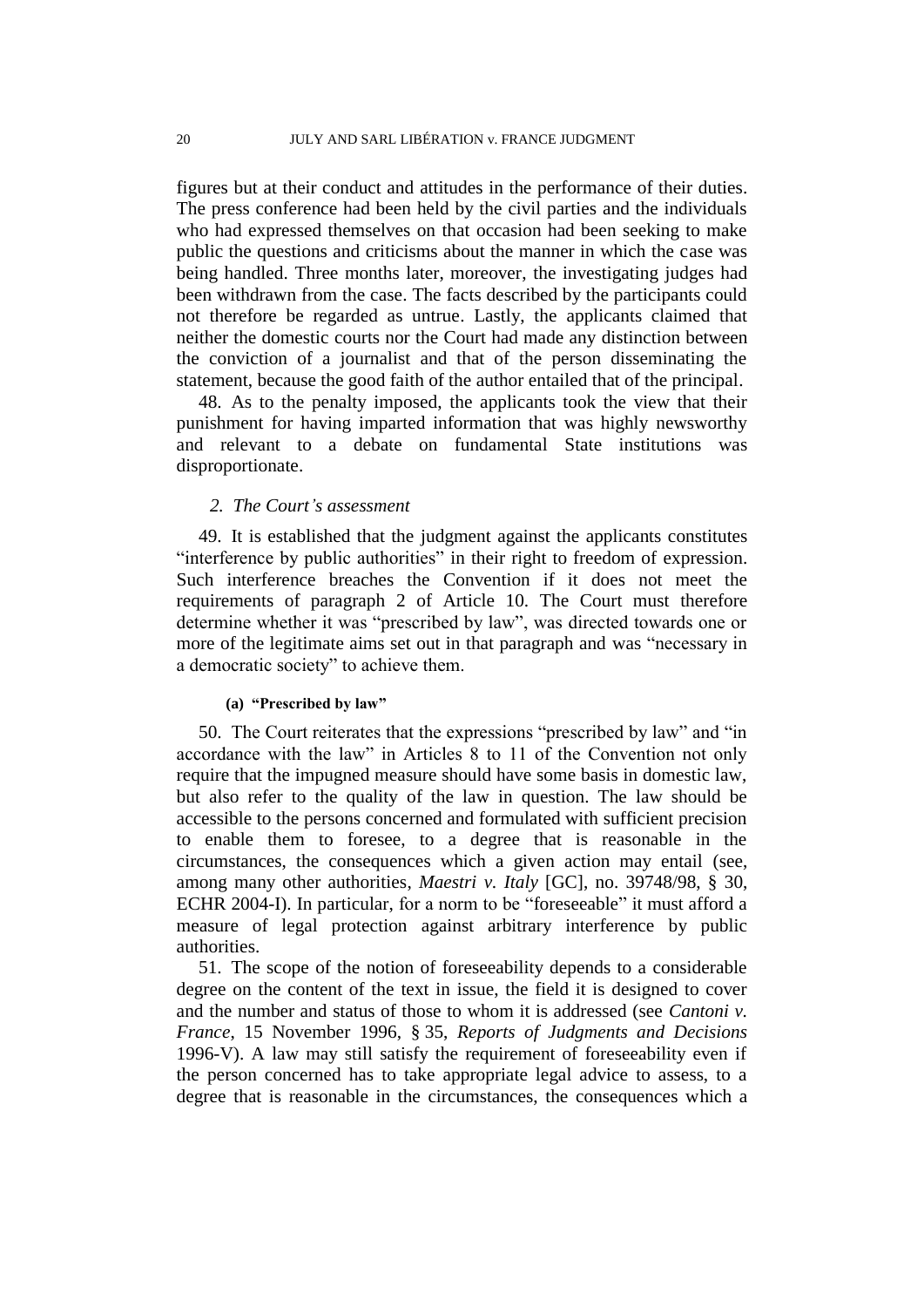given action may entail (see, for example, *Grigoriades v. Greece*, 25 November 1997, § 37, *Reports* 1997-VII).

52. This is particularly true in relation to persons carrying out a professional activity, who are used to having to proceed with a high degree of caution when pursuing their occupation. They can on this account be expected to take special care in assessing the risks that such activity entails (see *Cantoni*, cited above, § 35, and *Chauvy and Others v. France* (dec.), no. 64915/01, 23 September 2003).

53. In the present case, the Court observes that the judgment against the applicants for the offence of public defamation of civil servants has its legal basis in sections 23, 29(1), 30 and 31(1) of the Freedom of the Press Act of 29 July 1881.

54. It reiterates its previous case-law to the effect that these provisions fulfilled the requirements of accessibility and foreseeability within the meaning of Article 10 § 2 of the Convention (see the judgment in *Chauvy and Others*, cited above, §§ 45-49; *Brasilier v. France*, no. 71343/01, § 28, 11 April 2006; *Mamère v. France*, no. 12697/03, § 18, ECHR 2006-XIII; and, *mutatis mutandis*, *Abeberry v. France* (dec.), no. 58729/00, 21 September 2004), and thus does not see any reason to depart from its case-law on this point.

55. It must be taken into consideration, moreover, that the first applicant, who at the time was the publication director of the national daily newspaper *Libération* and manager of the second applicant (the company SARL Libération), is a well-informed professional in press circles who had previously had to appear before competent domestic courts in respect of such offences (see *Tourancheau and July v. France*, no. 53886/00, 24 November 2005 and, more recently, *Lindon, Otchakovsky-Laurens and July v. France* [GC], nos. 21279/02 and 36448/02, ECHR 2007-IV). The applicants must therefore have been familiar with the legislation and significant amount of case-law that was applicable in this sphere and could have sought advice from specialist counsel.

56. As to the question of the unforeseeable and contradictory nature of the solutions found to the interpretation of the word "*rocambolesque*" (farcical) in particular, the Court found, like the Government, that the process of characterisation and interpretation of the law in which the domestic court engaged was undoubtedly within its remit and could not therefore be the subject of a complaint, as such, under Article 10 of the Convention, except in the event of manifest arbitrariness. The Court discerns no such element in the instant case. It observes that this question relates more to whether the reasons adduced by the domestic courts to justify the impugned interference in respect of the applicants were relevant and sufficient. The question will thus be examined in the context of an assessment of the "necessity" of the interference.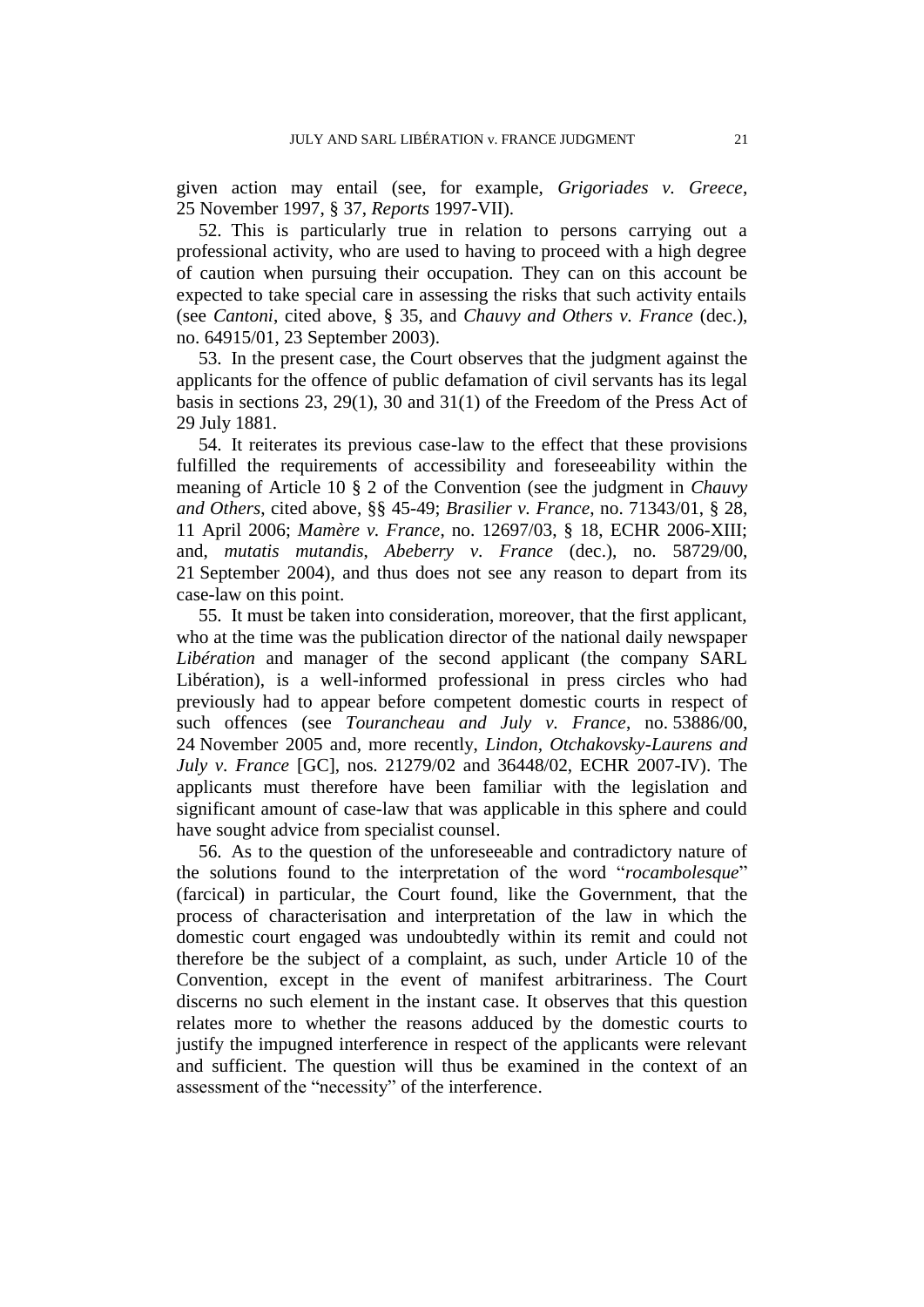57. In conclusion, the applicants' contention that they were unable to foresee "to a reasonable degree" the consequences publication of the article was liable to have for them in the courts is untenable. The Court therefore concludes that the interference in issue was "prescribed by law" within the meaning of the second paragraph of Article 10 of the Convention.

### **(b) Legitimate aim**

58. In the Government's view, the aim of the interference was, firstly, to protect the reputation or rights of others, and secondly, to maintain the authority and impartiality of the judiciary – an aim that the applicants dispute.

59. For its part, the Court finds that the impugned decisions had the aim of protecting from defamation the investigating judges in question, in their capacity as civil servants, and by doing so also to protect from defamation a "court, public authority or a State institution" within the meaning of section 30 of the Act of 29 July 1881. Those aims correspond to the protection of "the reputation and rights of others" and to the maintaining of "the authority and impartiality of the judiciary", within the meaning of Article 10 § 2 (see *Tourancheau and July*, cited above, and *Ernst and Others v. Belgium*, no. 33400/96, § 98, 15 July 2003).

### **(c) "Necessary in a democratic society"**

#### *(i) General principles*

60. Freedom of expression constitutes one of the essential foundations of a democratic society and one of the basic conditions for its progress and for each individual's self-fulfilment. Subject to paragraph 2 of Article 10, it is applicable not only to "information" or "ideas" that are favourably received or regarded as inoffensive or as a matter of indifference, but also to those that offend, shock or disturb. Such are the demands of pluralism, tolerance and broadmindedness without which there is no "democratic society". Freedom of expression, as enshrined in Article 10, is subject to a number of exceptions which, however, must be narrowly interpreted and the necessity for any restrictions must be convincingly established.

61. The adjective "necessary", within the meaning of Article 10 § 2, implies the existence of a "pressing social need". The Contracting States have a certain margin of appreciation in assessing whether such a need exists, but it goes hand in hand with European supervision, embracing both the legislation and the decisions applying it, even those given by an independent court. The Court is therefore empowered to give the final ruling on whether a "restriction" is reconcilable with freedom of expression as protected by Article 10.

62. The Court's task, in exercising its supervisory jurisdiction, is not to take the place of the competent national authorities but rather to review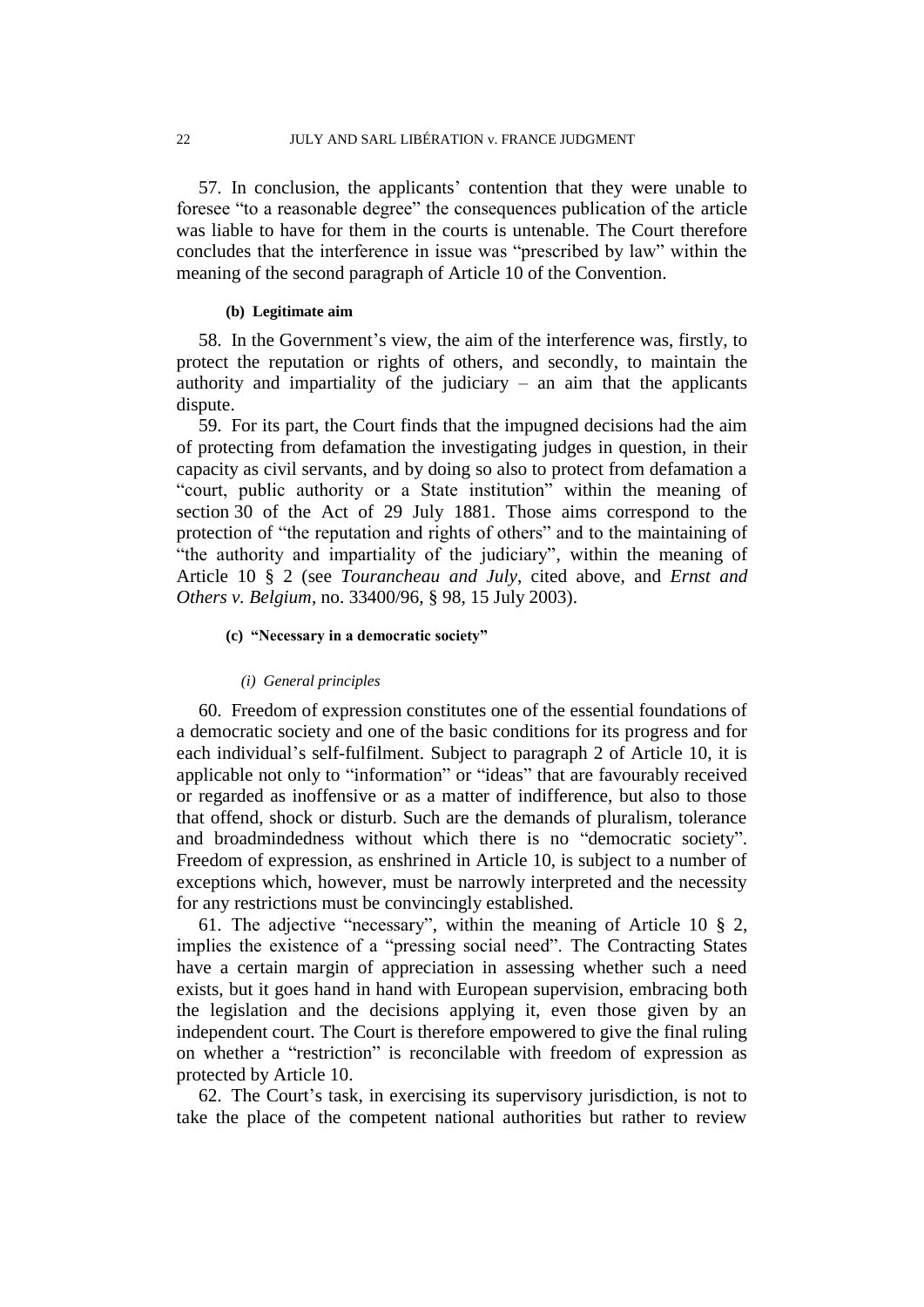under Article 10 the decisions they delivered pursuant to their power of appreciation. This does not mean that it has to confine itself to ascertaining whether the respondent State exercised its discretion reasonably, carefully and in good faith; it must look at the interference complained of in the light of the case as a whole and determine whether it was "proportionate to the legitimate aim pursued" and whether the reasons adduced by the national authorities to justify it are "relevant and sufficient".

63. The Court has on many occasions stressed the essential role the press plays in a democratic society. It has stipulated that, although the press must not overstep certain bounds, regarding in particular the protection of the reputation and rights of others, its duty is nevertheless to impart – in a manner consistent with its obligations and responsibilities – information and ideas on all matters of public interest.

64. The national margin of appreciation is thus circumscribed by the interests of a democratic society in enabling the press to exercise its vital role of "public watchdog" (see, for example, Bladet Tromsø *and Stensaas v. Norway* [GC], no. 21980/93, § 59, ECHR 1999-III).

### *(ii) Application of the above-mentioned principles to the instant case*

65. In the present case the Court observes that the applicants were convicted for publishing an article about the organisation and content of a press conference held – the day before the article was published – by civil parties who were critical of a criminal investigation, of interest to the media, concerning the conditions and causes of the death, in suspicious circumstances, of a French judge posted to Djibouti. It further notes that the purpose of the press conference was to make public a request – submitted on 13 March 2000 by one of the civil parties (the judge's widow) and addressed to the Minister of Justice – for an examination by the General Inspectorate of Judicial Services of the conditions in which the judicial investigation was being handled.

66. The Court reiterates that the public have a legitimate interest in the provision and availability of information about criminal proceedings. In this connection Recommendation Rec(2003)13 of the Committee of Ministers to member States (see paragraph 36 above) on the provision of information through the media in relation to criminal proceedings stresses the importance of reports on criminal proceedings to inform the public and allow it to exercise a right of scrutiny over the functioning of the criminaljustice system. To be more precise, the first of the guiding principles in the appendix to that Recommendation states that the public are entitled to receive information about the activities of judicial authorities and police services through the media, which means that journalists must be able to report and comment freely on the functioning of the criminal-justice system. The questions of public interest reported by the press thus undoubtedly include those concerning the functioning of the system of justice, an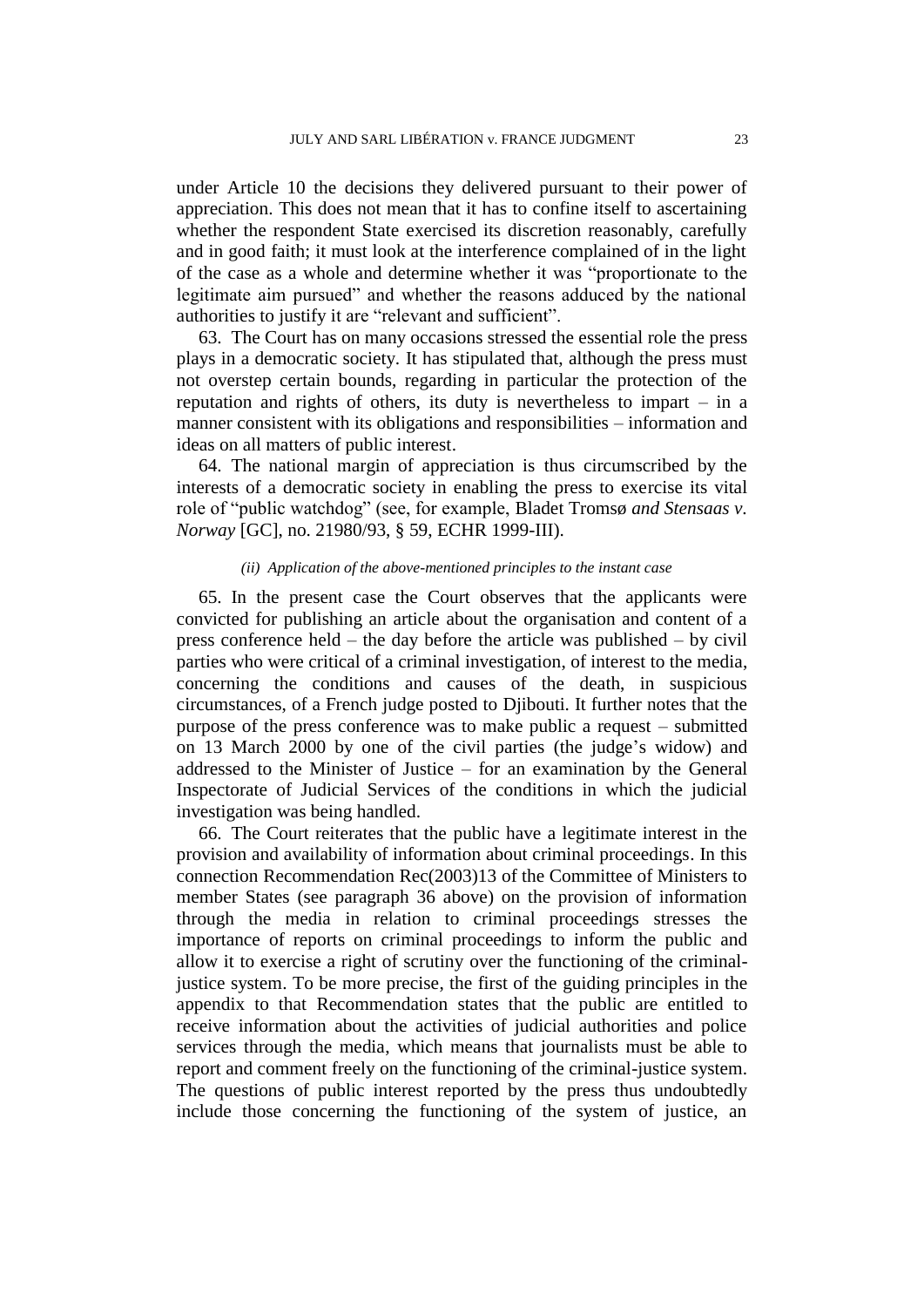institution that is essential for any democratic society (see *De Haes and Gijsels v. Belgium*, 24 February 1997, § 37, *Reports* 1997-I). The press is one of the means by which politicians and public opinion can verify that judges are discharging their heavy responsibilities in a manner that is in conformity with the aim which is the basis of the task entrusted to them (see *Prager and Oberschlick v. Austria*, 26 April 1995, § 34, Series A no. 313).

67. This was particularly true in the present case, as the remarks made at the press conference directly concerned an investigation into a sensitive criminal case which has received, from the outset to the present day, particularly significant media coverage. The most careful scrutiny on the part of the Court is called for when, as in the present case, the measures taken or sanctions imposed by the national authority are capable of discouraging the participation of the press in debates over matters of legitimate public concern (see Bladet Tromsø *and Stensaas*, cited above, § 64, and *Jersild*, cited above, § 35). The Court infers from the above that the margin of appreciation afforded to the authorities in order to assess the "necessity" of the impugned measure was thus a narrow one.

68. With that in mind, the Court finds that, in convicting the applicants, the Versailles Court of Appeal took the view that two passages of the impugned article damaged the "honour and reputation" of the two judges initially responsible for the case, in that the passages accused the judges of showing "bias" when taking evidence from a material witness in the case and of conducting an investigation in a manner described as "*rocambolesque*" (farcical), those accusations being regarded as defamatory within the meaning of sections 29, 30 and 31 of the Act of 29 July 1881. That being said, the Court has to satisfy itself that the national authorities applied standards which were in conformity with the principles embodied in Article 10 and, moreover, that they based their decisions on an acceptable assessment of the relevant facts.

69. The Court observes that the Court of Appeal and the Court of Cassation did not uphold the applicants' defence of good faith, on the ground of a flagrant failure to fulfil their duties of prudence and objectivity. It reiterates that protection of the right of journalists to impart information on issues of general interest requires that they act in good faith and on an accurate factual basis and provide "reliable and precise" information in accordance with the ethics of journalism. As regards the responsibility borne by journalists in the publication of information supplied to them by third parties, the Court reiterates the principle whereby "[t]he punishment of a journalist for assisting in the dissemination of statements made by another person ... would seriously hamper the contribution of the press to discussion of matters of public interest and should not be envisaged unless there are particularly strong reasons for doing so" (see *Thoma*, cited above, § 62, and *Jersild*, cited above, § 35). The safeguard afforded by Article 10 to journalists in relation to reporting on issues of general interest is subject to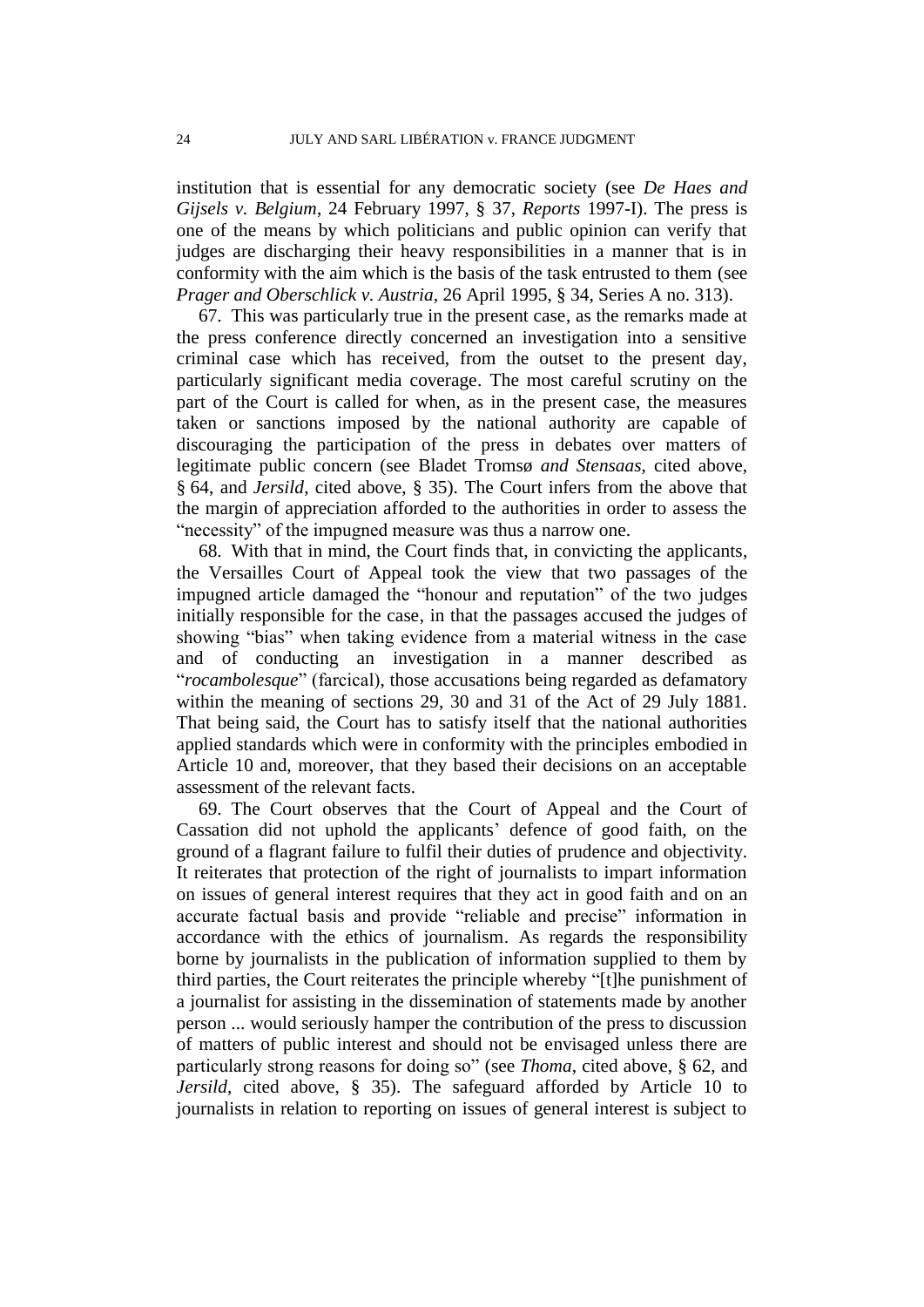the proviso that they are acting in good faith in order to provide accurate and reliable information in accordance with the ethics of journalism (see, among other authorities, Bladet Tromsø *and Stensaas*, cited above, § 65).

70. The Court observes that the Court of Appeal, in rejecting the defence of good faith, criticised the journalist, firstly, for "preferr[ing] not to report on the subject in the form of an interview", pointing out that she had "opted for a compromise solution" which "facilitated her task" and that she should have indicated that "she would ensure that the persons thus criticised had the opportunity to reply", whereas – the Court emphasises – it is not for the domestic courts to substitute their own views for those of the press as to the reporting technique that should be adopted by journalists to impart information, as Article 10 protects not only the substance of the ideas and information expressed, but also the form in which they are conveyed (see *Stoll v. Switzerland* [GC], no. 69698/01, § 146, ECHR 2007-V).

71. Secondly, the Court of Appeal found that by "choosing, as to the form, to report [the press conference] by adopting a style other than that of an interview, the author could not have been unaware that the parts of the article ... could be attributed to her", whereas a general requirement for journalists systematically and formally to distance themselves from the content of a quotation that might insult or provoke others or damage their reputation is not reconcilable with the press's role of providing information on current events, opinions and ideas (see *Thoma*, cited above, § 64, and *Radio France and Others*, cited above). Accordingly, the Court is not persuaded by the reasons given by the Versailles Court of Appeal.

72. That court further observed that the "particularly serious attack on the investigating judges" imposed a duty on the journalist – and thus on the applicants – to take certain precautions and to show the highest level of seriousness.

73. The Court is not persuaded by this argument either. It takes the view that the impugned article is a report of a press conference held on 13 March 2000 in a case that had already been covered by the media and was known to the public. Concerning the precautions taken, the Court observes that the article properly uses the conditional tense, with inverted commas in various places in order to avoid any confusion in the reader's mind between the source of the remarks and the newspaper's analysis, citing each time the names of the persons speaking for the reader's information, such that it cannot be maintained, as the Court of Appeal did, that some passages were imputable to the journalist, and therefore to the applicants. In addition, the article does not reveal any personal animosity towards the above-mentioned investigating judges, as the trial and appeal courts recognised.

74. Moreover, the offended individuals are members of the judiciary. Consequently, whilst it cannot be said that they knowingly lay themselves open to close scrutiny of their every word and deed to the extent to which politicians do and should therefore be treated on an equal footing with the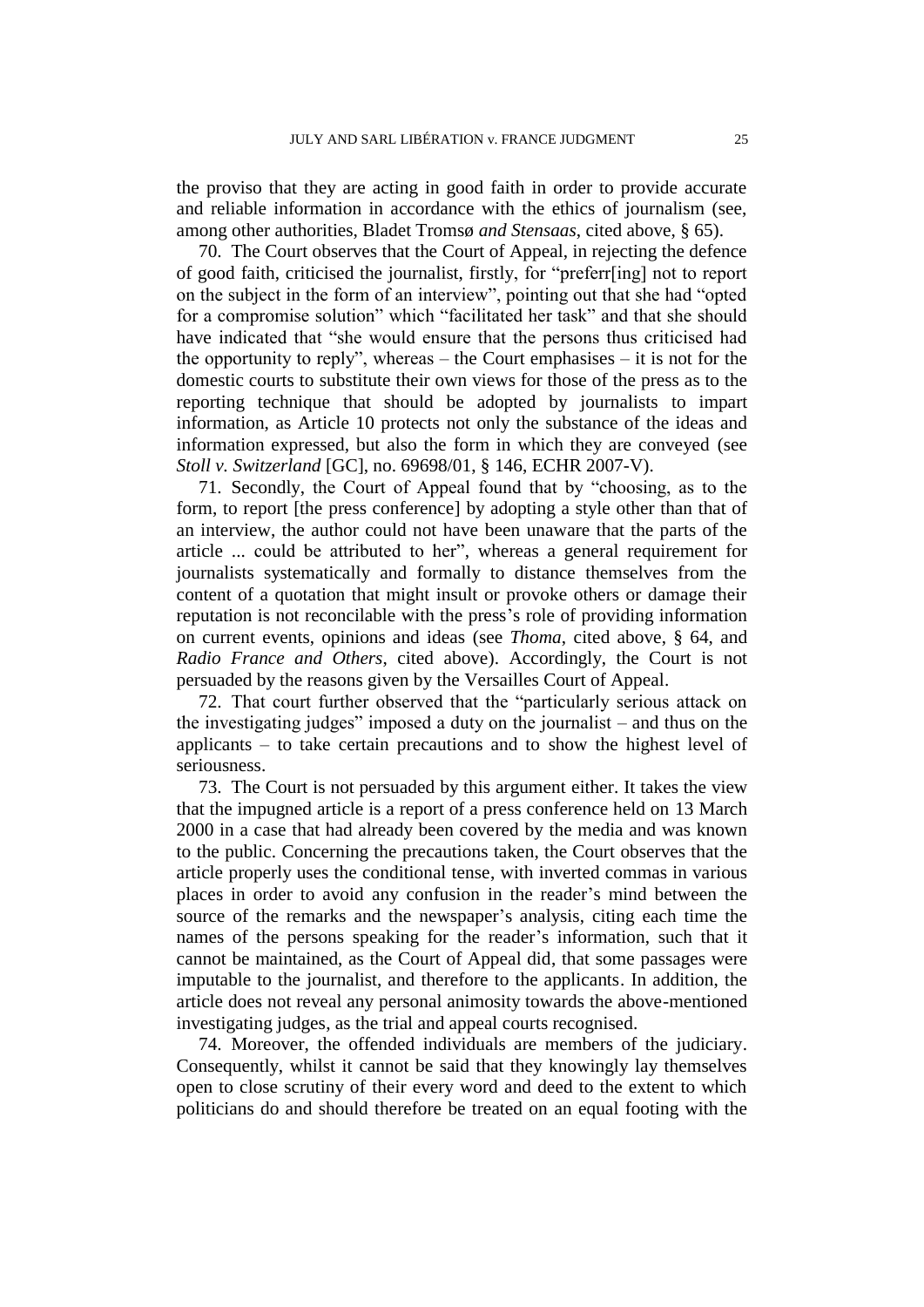latter when it comes to the criticism of their actions (see *Janowski v. Poland* [GC], no. 25716/94, § 33, ECHR 1999-I), civil servants acting in an official capacity, as in the present case, may nevertheless be subject to wider limits of acceptable criticism than ordinary citizens (see, among other authorities, *Mamère*, cited above, § 27). The Court thus concludes that the reasons given by the Court of Cassation to dismiss the applicants' appeal on points of law were not relevant or sufficient, because they are incompatible with the above-mentioned principle. The offended individuals, both civil servants belonging to "fundamental State institutions", were subject in that capacity to personal criticism within the "admissible" limits, and not only in a theoretical and general manner.

75. The Court lastly refers to the argument raised by the Court of Appeal to the effect that the remarks of one of the speakers at the press conference had been distorted, as regards the use of the adjective "*rocambolesque*", and that this showed the applicants' lack of good faith. Whilst that word was actually used at the press conference, the Court observes that there is still some doubt as to its precise formulation. The Court of Appeal was of the view that the remark, as made by the person concerned, "had not reflected an unequivocal desire to denounce his colleagues' manner of investigation". The Court notes in particular that the use of this adjective, which is admittedly not very complimentary, but which has for a long time been part of everyday language, was attributed by the article to one of the participants in the press conference and was not assumed personally by the journalist.

76. In any event, the Court takes the view that the applicants, in publishing the article, did not even have recourse to a degree of "exaggeration" or of "provocation", which is nevertheless permitted in the exercise of journalistic freedom in a democratic society, and thus did not overstep the permissible limits of such exaggeration or provocation. The Court does not find the offending remarks – which were reported – to have been "manifestly abusive" in respect of the judges in question (compare *Lindon, Otchakovsky-Laurens and July*, cited above, § 66), in particular as regards the adjective "*rocambolesque*" (farcical). In its view, the reasons given by the domestic courts on this point for their finding of a lack of good faith are not easy to reconcile with the principles relating to the right to freedom of expression and to the role of the press as "watchdog" (see *Mamère*, cited above, § 26).

77. In the light of the above, and in particular the context in which the impugned comments were uttered, the judgment against the applicants for the offence of defamation cannot be considered proportionate and therefore "necessary in a democratic society" within the meaning of Article 10 of the Convention. There has accordingly been a violation of that provision.

...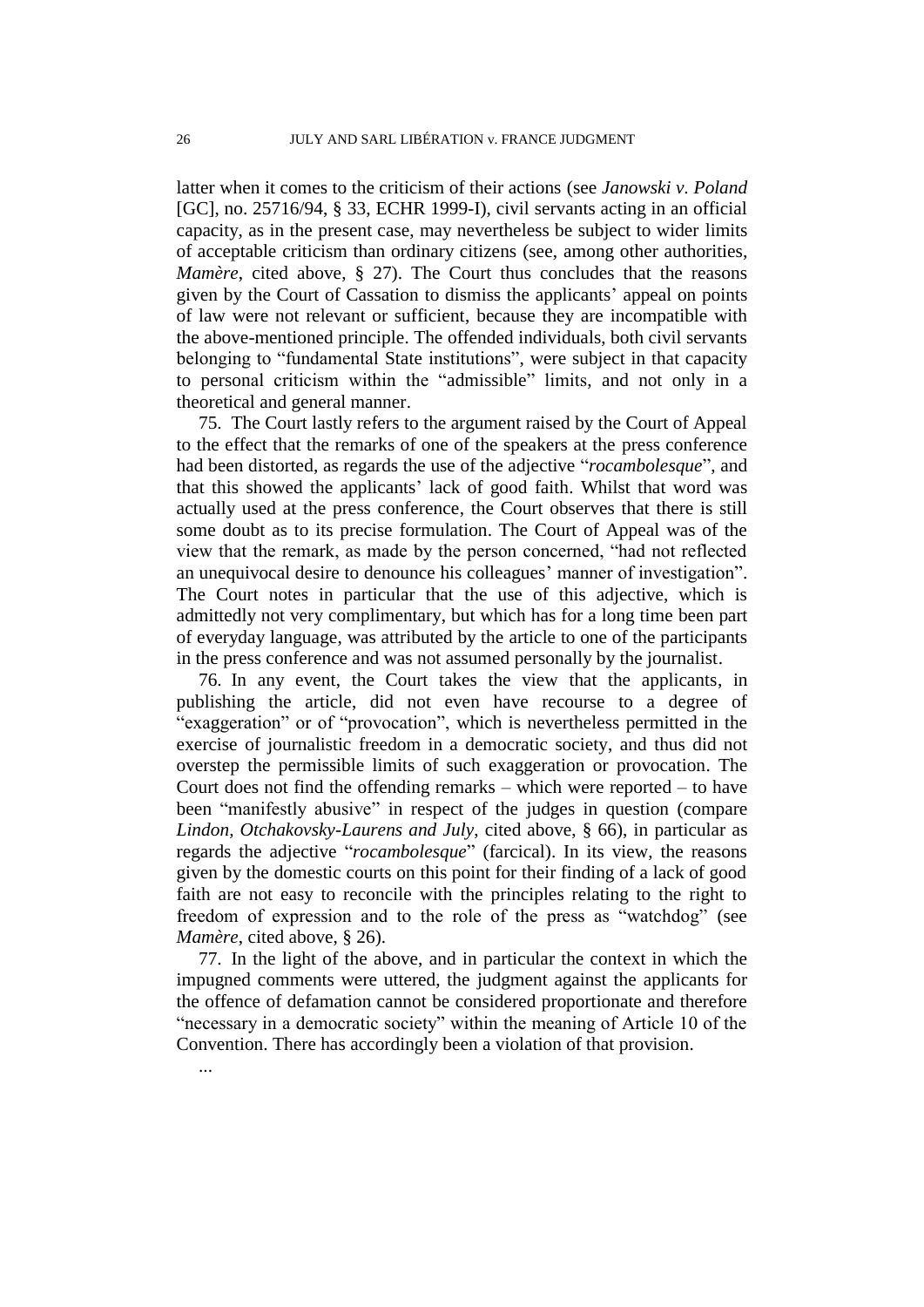### III. APPLICATION OF ARTICLE 41 OF THE CONVENTION

86. Article 41 of the Convention provides:

"If the Court finds that there has been a violation of the Convention or the Protocols thereto, and if the internal law of the High Contracting Party concerned allows only partial reparation to be made, the Court shall, if necessary, afford just satisfaction to the injured party."

### **A. Damage**

87. The applicants claimed the reimbursement, under the head of pecuniary damage, of the sums that they had been ordered to pay, namely 3,000 euros (EUR) for the expenses not covered by the State (for which they were jointly liable), EUR 3,000 in damages paid to the two civil parties, and EUR 1,500 for the fine. The first applicant further claimed EUR 80,000 for non-pecuniary damage, characterised by the stress suffered on account of the proceedings against him.

88. The Government, as regards pecuniary damage, observed that the applicants had not proved that they had paid the sums of which they were seeking the reimbursement, and argued that in those circumstances the claim should not be upheld. As regards non-pecuniary damage, they took the view that in any event there was no causal link between the alleged damage and a violation of the Convention.

89. The Court is persuaded that there is a sufficient causal link between the alleged pecuniary damage and the violation found under Article 10 of the Convention. It is bound to note that the applicants were ordered to pay the above-mentioned sums under a final and enforceable judicial decision that was contrary to Article 10 of the Convention. It is thus appropriate to grant them full reimbursement of the said sums that they had to pay, by way of redress for their pecuniary damage, for a total of EUR 7,500. Moreover, the Court does not rule out the possibility that the first applicant may have sustained, on account of the violation of Article 10, some non-pecuniary damage. It considers, however, that in the circumstances of the case the finding of a violation in this judgment constitutes in itself sufficient just satisfaction (see *Paturel v. France*, no. 54968/00, § 55, 22 December 2005).

### **B. Costs and expenses**

90. The applicants sought EUR 10,297.57 for the costs and expenses they had incurred in the proceedings before the domestic courts. The breakdown of that sum was as follows: EUR 7,234.58 in fees for the proceedings before the Paris *tribunal de grande instance* and the Versailles Court of Appeal, and EUR 2,750.80 in fees for the proceedings before the Court of Cassation. In addition, they claimed EUR 3,588 for the fees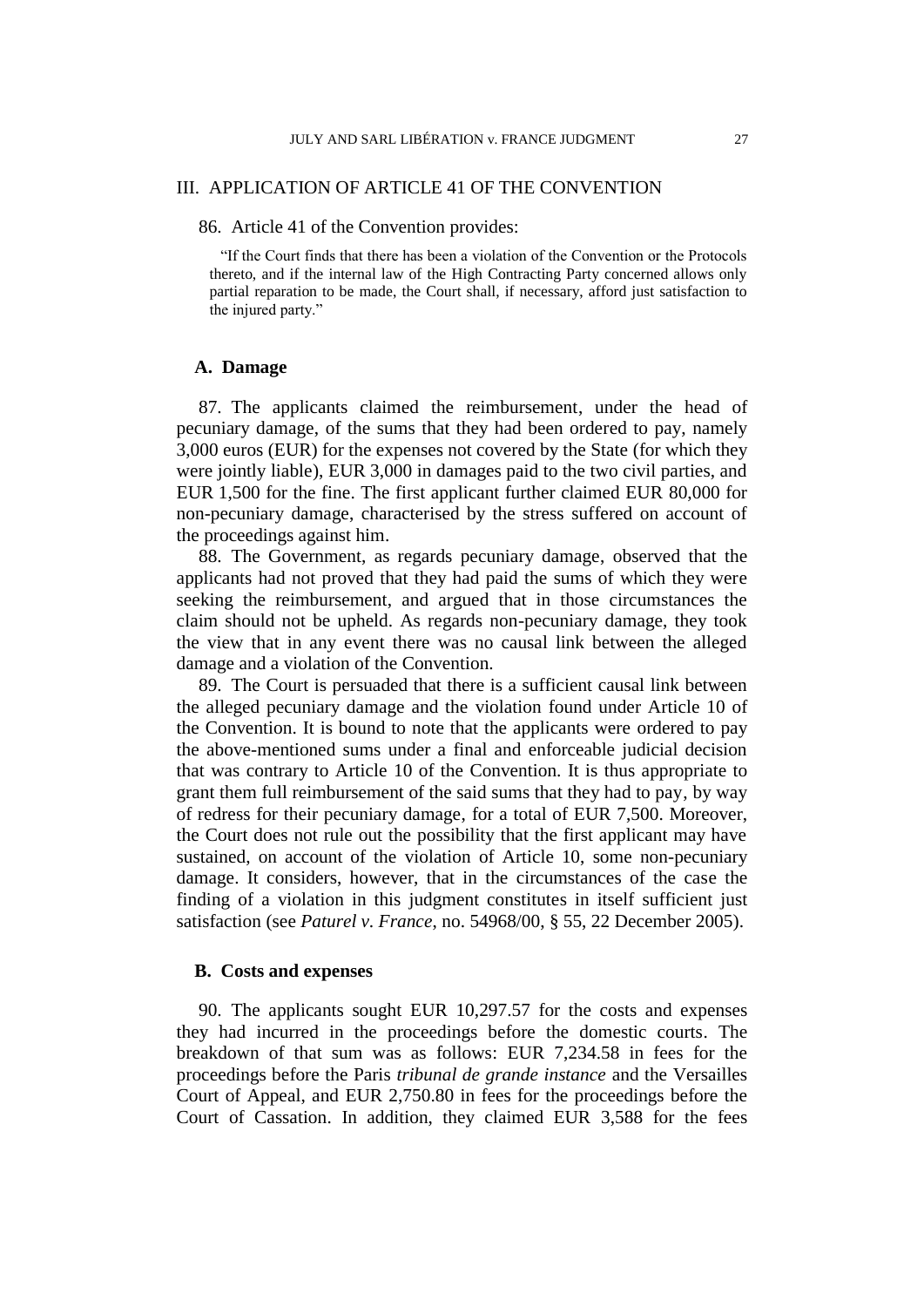incurred in the proceedings before the Court. The applicant produced the fee statements and a detailed table of costs and expenses dated 3 July 2006 entitled "account of case payments".

91. The Government observed that the first-instance court had acquitted the applicants of the charges against them and that, if there had been a violation of the Convention, it could only have occurred on their appeal. In those circumstances, they took the view that the applicants were entitled to seek reimbursement only of the expenses incurred for their appeal to the Court of Cassation, that is to say the sum of EUR 2,750.80. The Government further noted that the applicants sought the sum of EUR 7,234.58 for the first-instance and appeal proceedings, plus the sum of EUR 3,588 for the proceedings before the Court, whereas it could be seen from the documents produced by the applicants that the sum of EUR 7,234.58, which had been paid to the lawyer, included that of EUR 3,588 paid on 17 September 2003. Accordingly, the Government proposed that the amount of the procedural costs should be fixed, on an equitable basis, at EUR 5,000.

92. In accordance with the Court's case-law, an award can be made to an applicant in respect of costs and expenses only in so far as they have been actually and necessarily incurred and are reasonable as to quantum. In addition, where the Court finds that there has been a violation of the Convention, it will award applicants their costs and expenses before the national courts only in so far as they were incurred for the prevention or redress of the violation.

The Court finds that this condition was fulfilled in the present case, as the first applicant was summoned directly by the complainants before the Paris *tribunal de grande instance* to stand trial for defamation and later, on an appeal by the civil parties, he had to defend his case before the Versailles Court of Appeal. The Court notes that the applicants have produced relevant invoices and fee statements, together with a summary table of the sums paid. It can be seen from those documents that the expenses incurred before the Court were paid in two stages: on 17 September 2003 and 3 July 2006 for a total sum of EUR 7,176, to which should be added EUR 2,750.80 for the proceedings before the Court of Cassation and EUR 3,646 for the proceedings before the trial and appeal courts. Accordingly, the Court awards the applicants, jointly, the sum of EUR 13,572.80 in respect of all costs and expenses.

### **C. Default interest**

93. The Court considers it appropriate that the default interest rate should be based on the marginal lending rate of the European Central Bank, to which should be added three percentage points.